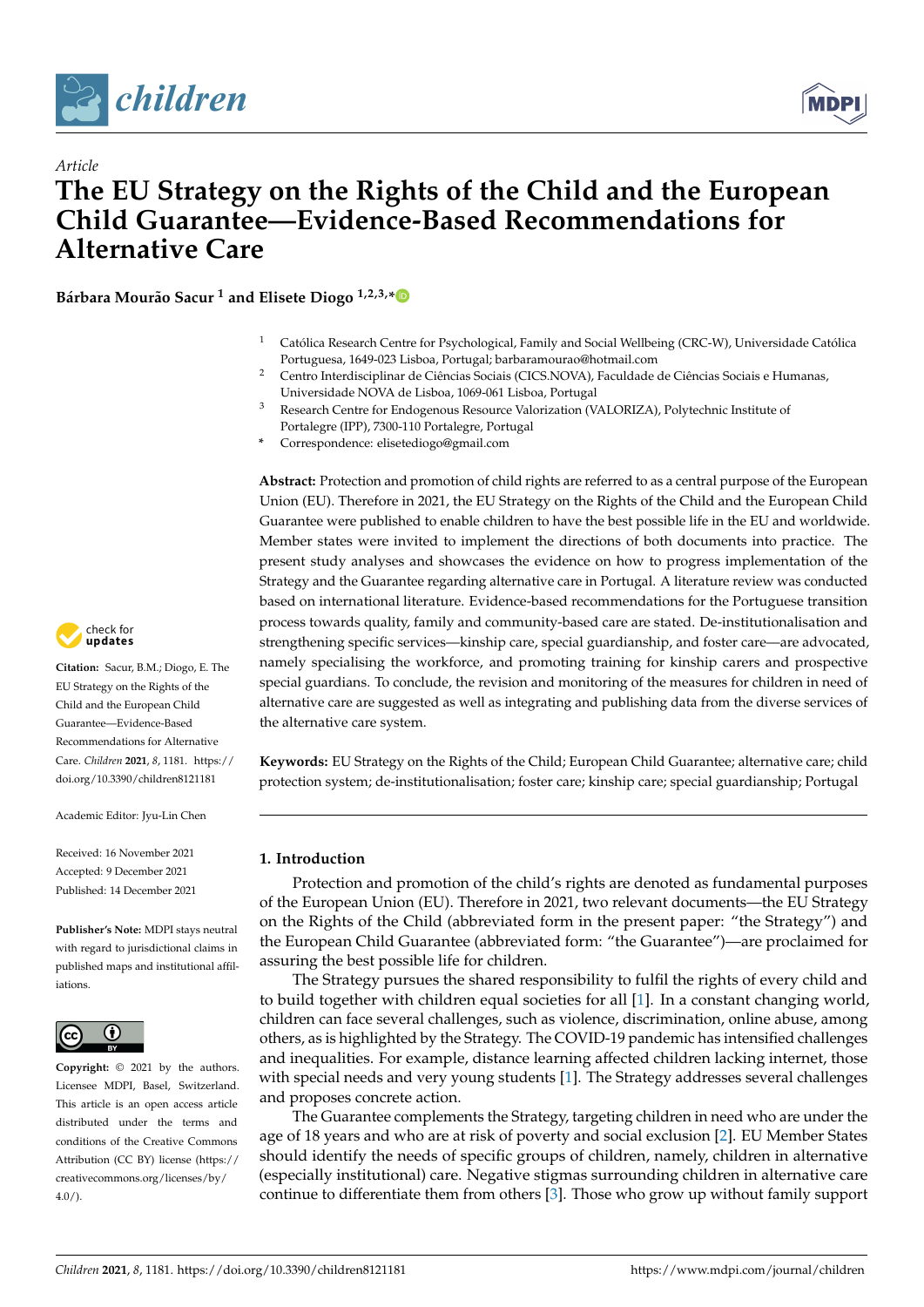or at risk of being separated from their family are among the most disadvantaged groups in society because their needs may not be taken into account, especially when they are in low quality alternative care [\[4\]](#page-14-3).

The implementation of international recommendations consists of a complex process. It is argued that implementation of services should be supported by evidence from research [\[5\]](#page-14-4). The lack of attention in this matter from academics lead to the relevance and novelty of the present study, which intends to increase the understanding of the topic.

This study aims to analyse and discuss the implementation of the Strategy as well as the Guarantee on alternative care in Portugal. It contributes to enabling social policy and action to eradicate child social exclusion and to support children at risk and their family. Scientific knowledge is explored with a view to providing evidence-based recommendations.

Accordingly, the paper delimits the concepts of alternative care for clarity, prior to describing the Portuguese context and the key components of the Strategy and the Guarantee. A literature review is presented with robust data in order to support arguments and discussion. Although the Strategy and the Guarantee highlight the situation of children who leave institutional care, the topic will not be detailed in this alternative care paper.

## *1.1. Alternative Care: Concepts*

Concepts of alternative care may differ around the world, and also the variety of alternative care typologies cannot correspond exactly to generic descriptions [\[6\]](#page-14-5). Therefore, the concepts used in this paper are initially presented.

Children are in alternative care when they are deprived of parental care or at risk of being so [\[6\]](#page-14-5). In 2009, the United Nations General Assembly developed the Guidelines for the Alternative Care of Children that emphasize in guideline 5: "Where the child's own family is unable, even with appropriate support, to provide adequate care for the child, or abandons or relinquishes the child, the State is responsible for protecting the rights of the child and ensuring appropriate alternative care, with or through competent local authorities and duly authorized civil society organizations" [\[7\]](#page-14-6) (p. 3).

With respect to the setting where the alternative care is provided, the Guidelines for the Alternative Care of Children acknowledge in guideline 53, priority to family and community-based care [\[7\]](#page-14-6). In family-based care, an existing family is the care provider, such as in: (i) kinship care—within the child's extended family or another carer close to the family and known to the child; (ii) foster care—within accredited couples or individuals in their own homes; or (iii) other family-based care. Cantwell and colleagues [\[6\]](#page-14-5) specify that the other family-based care includes settings where a family plays a care role identical to foster care but does not function within the foster care service. Families who act like guardians for children with long-term alternative care needs are examples of other familybased care. In a complementary way, community-based care refers to the idea that the child lives alongside other people and the community is involved in the process of the child's recovery [\[8\]](#page-14-7). The effects of growing up in a family environment on a child's life are widely recognized [\[9–](#page-14-8)[13\]](#page-14-9), centred on the possibility of achieving a sense of belonging, a family model, long term relationships and attachment, educational and labour support as well as a social life.

In the referred guidelines, all alternative care typologies with a non-family-based setting are classified as residential. Several concerns are constantly referred to regarding residential care: "The research on children's development while in residence is consistent in showing that their physical growth as well as mental and socioemotional development and behavior are substantially delayed"  $[14]$  (p. 88). It is a fact that carers and shifts are inconsistent, the number of children per carer is large. Therefore, the quality of care is low [\[14](#page-14-10)[,15\]](#page-15-0), based on professionals' reduced training and competence [\[15\]](#page-15-0). For many advocates and activists, the continued existence of such places constitutes a massive abrogation of the rights of children [\[16\]](#page-15-1), particularly the large residential facilities (also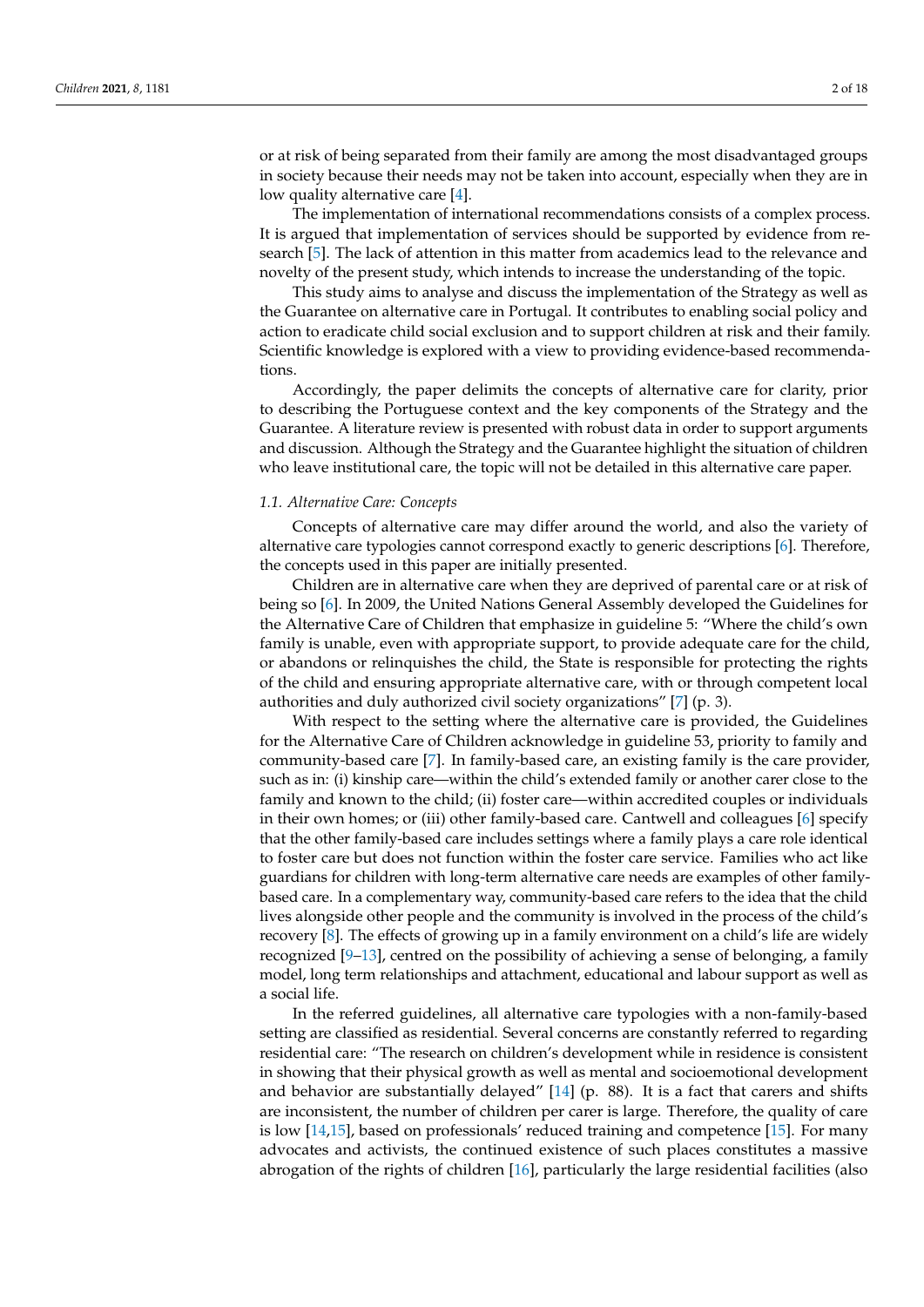called institutions), where the individualised needs of the children are not considered and there can be segregation from the outside world [\[6\]](#page-14-5).

De-institutionalisation is the process of replacing institutional care for children with care in a family or family-like environment in the community [\[7\]](#page-14-6), not limited to the children leaving institutions. De-institutionalisation policy focuses on two broad areas: (a) developing family support measures to prevent the separation of children from their family; and (b) developing family-based care placements in order to move children out of the institutions, and to provide options for children who will need 'alternative care' placements in the future [\[16,](#page-15-1)[17\]](#page-15-2).

The concepts presented here offer a common framework for understanding the Strategy, the Guarantee, and the Portuguese context of alternative care.

#### *1.2. The Portuguese Context*

The Portuguese child protection system was tailored within the creation of minors' protection commissions [\[18,](#page-15-3)[19\]](#page-15-4), privileging a social intervention approach wherein child related agencies and services were gathered to tackle the social problems in cooperation with children and their families [\[20\]](#page-15-5).

In the late 1990s, a comprehensive reform of the legislation relating to minors took place, patterning the current Portuguese child protection system. The Law of the Protection of Children in Danger [\[21\]](#page-15-6) published at that time and still in force with some later adjustments [\[22–](#page-15-7)[25\]](#page-15-8), delineates the competent bodies responsible for child protection and the child protection measures, among other themes. Child Protection Commissions are one of the child protection competent non-judicial bodies that inherited the social intervention approach from the disestablished minors' protection commissions. These non-judicial bodies compose the initial level of intervention with children in need of protection. The courts and public attorneys are the competent bodies responsible for judicial intervention. These judicial bodies intercede mainly when the Child Protection Commissions actions were not successful. Children in need of protection are persons under 18 years old, or under 21 years old when they require maintenance of protection, as well as under 25 years old if in addition to the maintenance request they are taking an educational course.

Regarding child protection measures, the list is defined as follows: (i) "Support the child in parental care"; (ii) "Support the child in care with other family member"; (iii) "Entrust the child to a reliable and familiar person" that does not belong to the child's family; (iv) "Support to supervised independent living", for children older than 15 years old; (v) Foster care; (vi) Residential care; and (vii) "Entrust the child for further adoption to prospective adoptive parents, a foster family or residential care" [\[21\]](#page-15-6).

The child protection measures can involve social, psycho-pedagogical, and financial support to children and their families. On the other hand, foster care also involves the approval and training of a family in order to provide alternative care to a child who does not belong to the family.

Special guardianship (*Apadrinhamento civil*) is not considered a child protection measure, but a civil one approved by a court [\[26,](#page-15-9)[27\]](#page-15-10) (in its current wording). It allows a long-term placement in a family environment when parents are not in position to assume the parental responsibilities properly, and adoption cannot be envisaged. Special guardianship is suitable for children in need of protection (although it is not exclusively) since it reinforces de-institutionalisation as well as affective bonds between child and carer in a family environment [\[28\]](#page-15-11). It is dissimilar from foster care, as a result of permanency and non-involvement of financial support to special guardians.

The terminology for child protection and civil measures presented is not framed in the international concepts used in the Guidelines for the Alternative Care of Children [\[7\]](#page-14-6). In Table [1,](#page-3-0) we propose a categorisation of the child protection and civil measures, analysed in this study by matching them with the referred guidelines.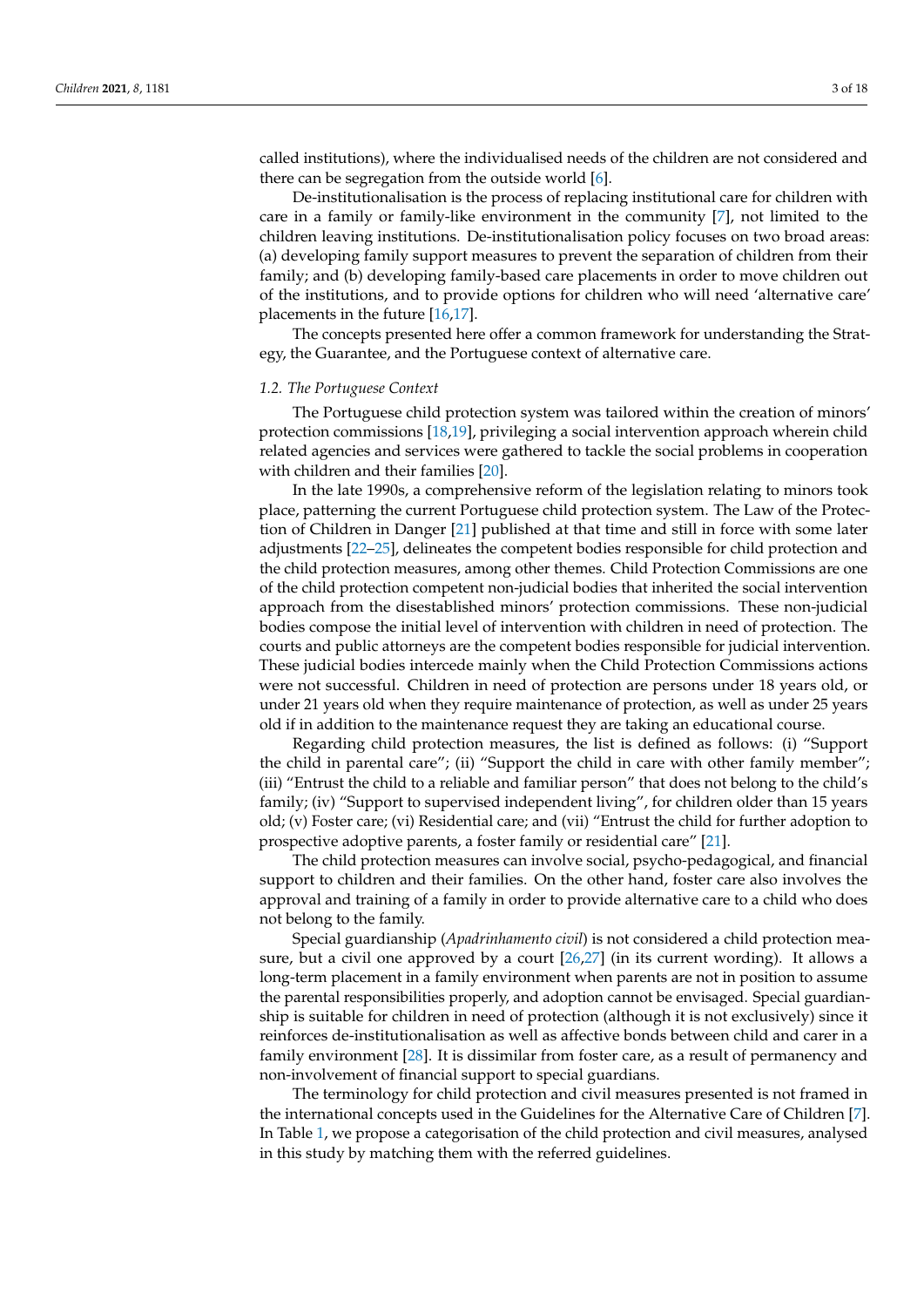|                                                                             | <b>Alternative Care Concepts</b>                         |                    |                         |                         |  |
|-----------------------------------------------------------------------------|----------------------------------------------------------|--------------------|-------------------------|-------------------------|--|
|                                                                             | <b>Family-Based Care</b>                                 |                    |                         |                         |  |
|                                                                             | <b>Kinship Care</b>                                      | <b>Foster Care</b> | Other                   | <b>Residential Care</b> |  |
| Portuguese child<br>protection and<br>civil measures on<br>alternative care | Support the child<br>in care with other<br>family member | Foster care        | Special<br>guardianship | Residential care        |  |
|                                                                             | Entrust the child<br>to a reliable and<br>family person  |                    |                         |                         |  |

<span id="page-3-0"></span>**Table 1.** A proposal categorisation of alternative care concepts. Source: own elaboration. **Table 1.** A proposal categorisation of alternative care concepts. Source: own elaboration.

#### 1.2.1. What Are Facts and Figures Saying? 1.2.1. What Are Facts and Figures Saying?

According to the Portuguese law, the measure "support the child in parental care" must prevail in order to keep the child in her/his family. If parental care is not in the best<br>interesting the child and the interest or a reliable and reliable and reliable and reliable and reliable and r interest of the child, she/he must be in care with another family member or a reliable and familiar person. Only after these possibilities have been exhausted, foster or residential familiar person. Only after these possibilities have been exhausted, foster or residential care are considered. Foster care (in Portugal foster carers do not have blood ties) should be care are considered. Foster care (in Portugal foster carers do not have blood ties) should eare are considered. Toster care (in Tortagal loster careful as not have slood des) should be privileged over residential care, namely, for children up to 6 years old (some exceptions are acceptable).  $\mathcal{A}$  to the portuguese law, the measure  $\mathcal{A}$  in particular care  $\mathcal{A}$  in particular care  $\mathcal{A}$ According to the Fortuguese law, the interactive support the child in parental care megea over re

Out of law documents, facts and figures represent a relevant source to describe the Out of law documents, facts and figures represent a relevant source to describe the practice. We notice that countries do not have a similar data collection system on children in processes. We notice that countries as never<br>alternative care, and that different concepts and measures are used, which may complicate the conduct and comprehension of comparative studies [\[29](#page-15-12)[,30\]](#page-15-13). We consider that Portugal plicate the conduct and comprehension of comparative studies [29,30]. We consider that is one of the countries that should reinforce the presentation of statistics in this domain. Therefore, details on the Portuguese situation are stated below considering an accurate search in available databases. Hence, the national numbers are only available on the following measures: residential care; foster care; and special guardianship. Therefore, the information about the other measures is restricted to those numbers of Child Protection Commissions' practice.

In 2020, Child Protection Commissions took the measure "support the child in parental care" in 81% of the situations where a child was in need of protection [\[31\]](#page-15-14).

Current numbers state there are 1,930,689 children living in Portugal [\[32\]](#page-15-15). Of these, in Current numbers state there are 1,930,689 children living in Portugal [32]. Of these, relation to kinship care, it is possible to identify 1024 children (8.6%), within 'support the child in care with other family member', and 150 children (1.2%) are entrusted to a reliable and familiar perso[n](#page-3-1) (Figure 1).

<span id="page-3-1"></span>

**Figure 1.** Number of children in kinship care in Portugal (2014–2020). Source: own elaboration **Figure 1.** Number of children in kinship care in Portugal (2014–2020). Source: own elaboration based on CNPDPCJ [\[31\]](#page-15-14).

Courts present a complementary data collection system; however, certain indicators are not available, namely the typology of the child protection measure. It is possible to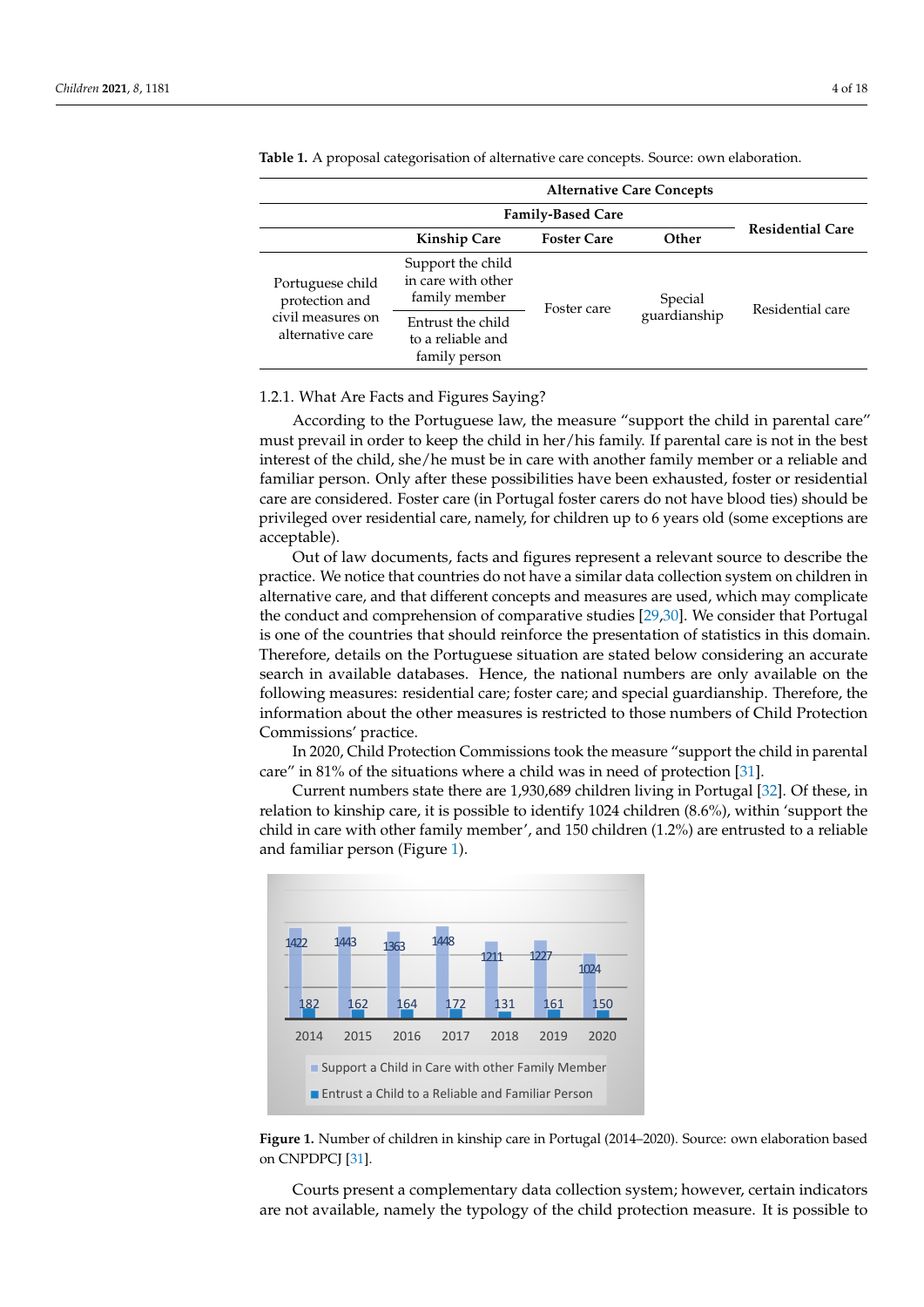observe that in 2020, 3736 children were within a judicial process of child protection in a observe that in 2020, 3736 children were within a judicial process of child protection in a Family and Minors Court [33], more than the previous year (3429). Family and Minors Court [\[33](#page-15-16)], more than the previous year (3429).

In 2020, in a national perspective, a total of only four special guardianship's compro-In 2020, in a national perspective, a total of only four special guardianship's compromises were homologated by a court, significantly less than previously. For example, in mises were homologated by a court, significantly less than previously. For example, in 2019 there were 11; in 2018 there were five, and in 2017 there were 11 [\[33\]](#page-15-16). In 2020 the 2019 there were 11; in 2018 there were five, and in 2017 there were 11 [33]. In 2020 the Child Protection Commissions proposed the special guardianship for six children in need, Child Protection Commissions proposed the special guardianship for six children in need, of these only two special guardianships were made effective [\[31\]](#page-15-14). of these only two special guardianships were made effective [31].

In the same year, about 6706 children were placed in residential or foster care [\[34\]](#page-15-17). In the same year, about 6706 children were placed in residential or foster care [34]. Among these, only 202 (3%) children were in a foster family and the others were in residential care (6504 children, corresponding to 97%) [\[34\]](#page-15-17).

A decreasing trend of children in residential and foster care from 2014 until 2020 is A decreasing trend of children in residential and foster care from 2014 until 2020 is observed in Figure [2,](#page-4-0) less 1764 children [\[34\]](#page-15-17). In 2014, there were 341 children in a foster observed in Figure 2, less 1764 children [34]. In 2014, there were 341 children in a foster family and in 2020 there were 202. For children in residential care, in 2014 there were 8129 and in 2020 they were 6504. One possible reason, among others, may be related to a crisis in birth-rate over the years in Portugal [\[32\]](#page-15-15), consequently the number of children in resi-in residential care and in foster care decreased [\[34\]](#page-15-17). Therefore, it does not represent an investment in family-based care. ment in family-based care.

<span id="page-4-0"></span>

**Figure 2.** Number of children in alternative care in Portugal (2014–2020). Source: own elaboration **Figure 2.** Number of children in alternative care in Portugal (2014–2020). Source: own elaboration based on *CASA Report* [34]. based on *CASA Report* [\[34\]](#page-15-17).

Nevertheless, 2019–2020 registered an increase of 6% in foster care placements, reversing the trend of children in a foster family. This happened within a very large increase of children from 0 to 5 years old, representing 18.4% (38) of all children in a foster family [\[34\]](#page-15-17),<br>children in a foster family [34], [34], by operation of law [21]. But in this age group, 858 are in residential care [34]. by operation of law [\[21\]](#page-15-6). But in this age group, 858 are in residential care [\[34\]](#page-15-17).

A critical aspect is permanency, foster care and residential care are transitory place-A critical aspect is permanency, foster care and residential care are transitory placements, but the numbers illustrate long-term placements. On average, a child stays in these placements for 2.4 meters. The number of the number of the number of the number of the number of the number of the number of the nu placements for 3.4 years; in foster care, children stay an average of 6 years (47% longer) [64].<br>Another critical feature is geographic inequality. The number of foster families available Another critical feature is geographic inequality. The number of foster families available have been more significant in the north of the country and recently in Lisbon [\[34\]](#page-15-17). It means that several regions of the country do not have foster families. placements for 3.4 years; in foster care, children stay an average of 6 years (47% longer) [\[34\]](#page-15-17).

After a reinforcement of the legal framework in 2019 and 2020 [\[35,](#page-15-18)[36\]](#page-15-19) highlighting the After a reinforcement of the legal framework in 2019 and 2020 [35,36] highlighting importance of growing up in a family context, figures remain low.

the importance of growing up in a family context, figures remain low. A different trend is observed around the world. When compared to residential care, foster care is recorded to be the most applied resource within alternative care in Europe and abroad [\[37\]](#page-15-20), towards a de-institutionalised path [\[16\]](#page-15-1). For example, fostered children represent nearly 75%, about 56,500, of all children in care in England [\[38\]](#page-15-21). In Ireland, foster <sup>1</sup><br>care and kinship foster care represent 93%, against 5% in residential care; in Norway, they represent 89% against 5% in residential care; in the United States of America (USA), they represent 75% against 14% in residential care; and in Australia, they represent 88% against 5% in residential care [\[39\]](#page-15-22). Even the Spanish child protection system, a bordering country,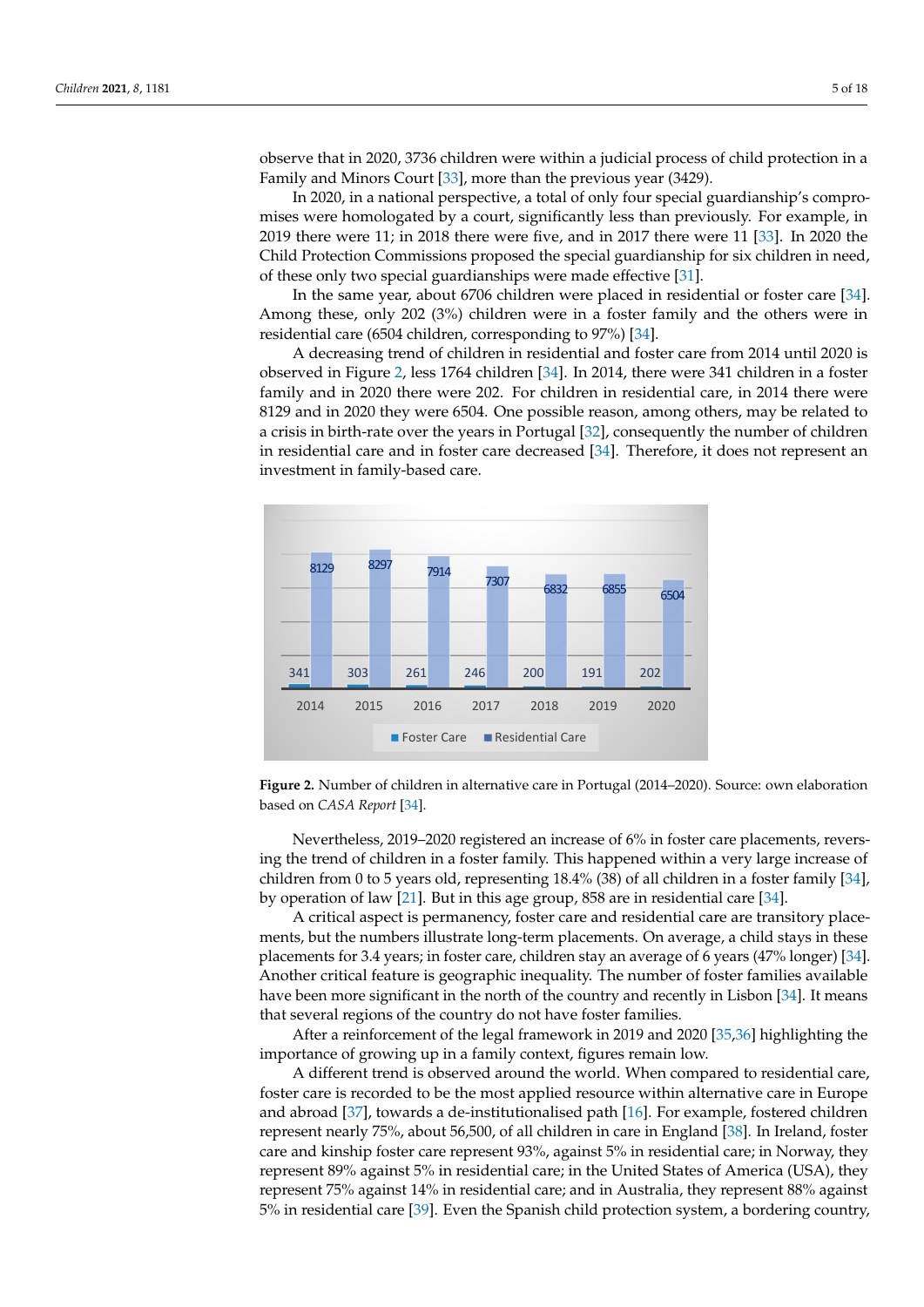presents a larger investment than the Portuguese. In 2019, there were 19,320 children, representing 45% in a foster family and 55% in residential care [40]. Therefore, Portugal presents a large percentage of children in residential care when compared to other countries, as stated in Figure 3.

<span id="page-5-0"></span>

**Figure 3.** Percentage of children in residential care in different countries. Source: own elaboration **Figure 3.** Percentage of children in residential care in different countries. Source: own elaboration based on Furey and Canavan [39] and Ministerio de Derechos Sociales y Agenda 2030 [40]. based on Furey and Canavan [\[39\]](#page-15-22) and Ministerio de Derechos Sociales y Agenda 2030 [\[40\]](#page-16-0).

# 1.2.2. The Portuguese National Strategy on the Rights of the Child

In December 2020, the Portuguese National Strategy on the Rights of the Child (ab-breviated form: "the Portuguese Strategy") was published [\[18\]](#page-15-3) focusing on the national priorities on the rights of the child (see [A](#page-13-0)ppendix A for more details about the Portuguese  $p_{\text{max}}$  and  $p_{\text{max}}$  for the rights of the child  $\alpha$  for  $\alpha$  for  $\alpha$  for  $\alpha$  for  $\alpha$  for  $\alpha$  for  $\alpha$  for  $\alpha$  for  $\alpha$  for  $\alpha$  for  $\alpha$  for  $\alpha$  for  $\alpha$  for  $\alpha$  for  $\alpha$  for  $\alpha$  for  $\alpha$  for  $\alpha$  for  $\alpha$  fo Strategy). The Committee on the Rights of the Child—United Nations recommended this Strategy). The Committee on the Rights of the Child—United Nations recommended this In December 2020, the Portuguese National Strategy on the Rights of the Child (abpublication [\[41](#page-16-1)[,42\]](#page-16-2).

Regarding children in alternative care, the Portuguese Strategy points out, in its second priority, the importance of children growing up in a suitable family context where parenthood is supported and successful. The importance of developing a global and Integrated policy for the family is underlined. De-institutionalisation is encouraged and existing services on residential care must be qualified, making them suitable for a child in need deprived of their family environment. Finally, it is briefly stated that special guardianship should increase for children in need.

Nevertheless, foster care and residential care are translated only in two strategic aims of the Portuguese Strategy: to reinforce the creation of tangible measures that privilege foster care, and to qualify the residential care system. These goals are supported by the articles 20 and 25 of the Convention [\[43\]](#page-16-3). Now, the Portuguese Strategy should be operationalised through action plans, and this study may support them.

## **2. Materials and Methods**

The aims of this study are: (i) to characterise and discuss the Strategy and the Guarantee; and (ii) to make evidence-based recommendations for the implementation of both on alternative care in Portugal. The implementations for the implementation of both  $\alpha$ 

Regarding these objectives, the purpose is to contribute to the debate and support of public policies and practices with scientific evidence, within the paradigm of evidencebased policies. It is argued that action plans and national strategies that operationalise the Strategy and the Guarantee are essential for its effective execution. Hence, this paper intends to contribute to designing these strategic documents.

Initially, the Strategy and the Guarantee were analysed in view of describing each document and their perspectives regarding alternative care for children. This procedure was essential for achieving the first aim of the study.

A question emerged leading to the second aim: "What is evidence-based outlining about alternative care, to support implementation of the Strategy and the Guarantee in Portugal?". In order to find relevant articles to answer this question, a literature review [\[44,](#page-16-4)[45\]](#page-16-5)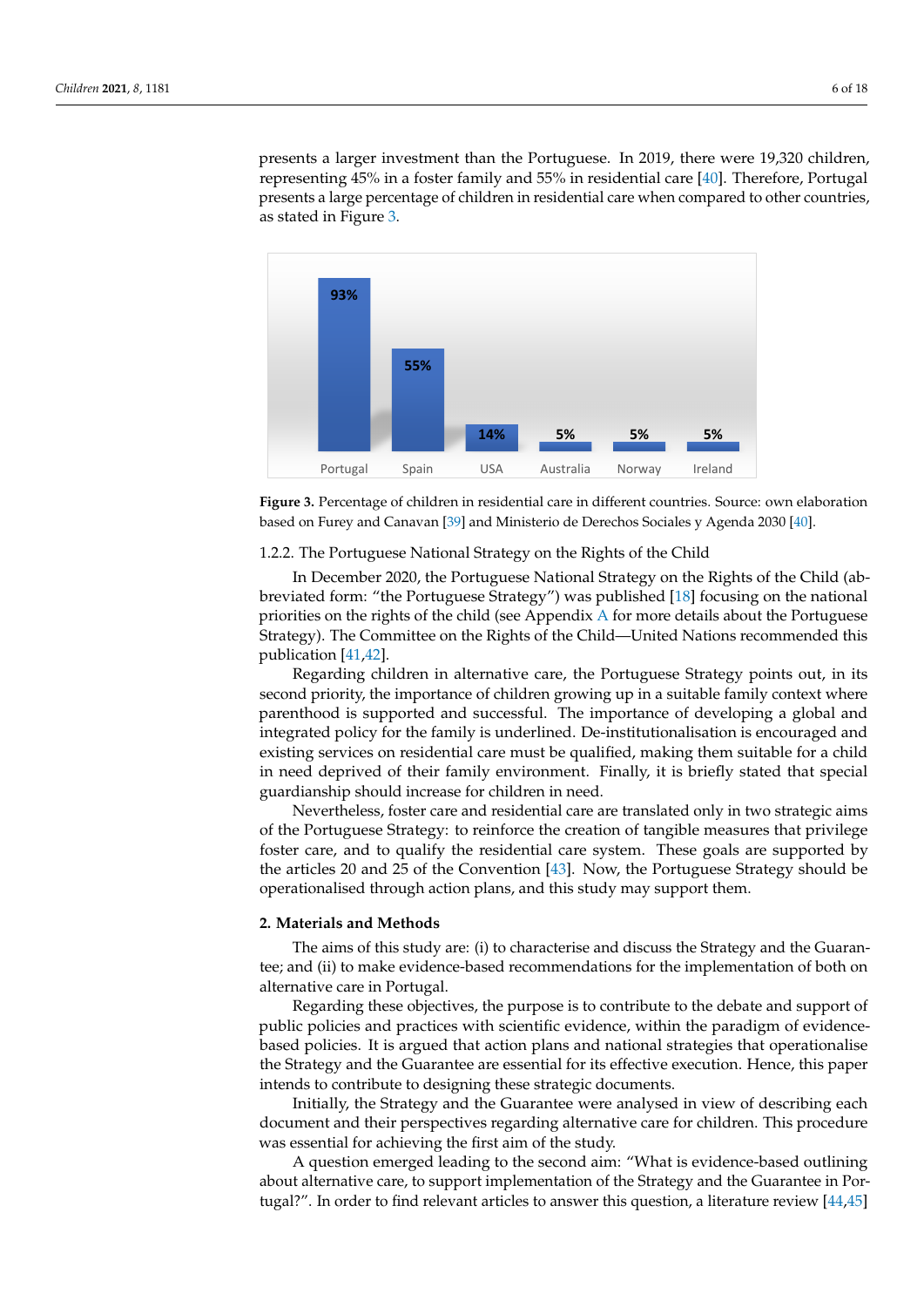was performed. The search was conducted in the following databases: Cochrane, PubMed, Psychology and Behavioral Sciences Collection, Academic Search Complete, Scopus, Web of Science, and institutional repositories and libraries, such as the Portuguese Ministry of Labour, Solidarity and Social Security library. Certain keywords have been used: implementing guidelines for children; child rights implementation; children rights strategy; alternative care; de-institutionalisation; safeguarding policies; child protection services; foster care implementation; kinship care practices; and special guardianship.

During the search, the last decade was considered: manuscripts from 2011 to 2021. This option is justified namely by the publication of the Guidelines for the Alternative Care of Children in 2010. Moreover, only blind peer review journals have been selected, and academic accuracy verified (e.g., publication year identified). Quantitative and/or qualitative manuscripts written in Portuguese or English were included, specially focusing on European countries. Other sources were used, such as reports and legal frames, namely periodical reports, recommendations, conventions by national and international organisations as well as the legal framework on the topic and statistical databases.

## **3. The EU Strategy on the Rights of the Child and the European Child Guarantee**

The Strategy [\[1\]](#page-14-0), launched in March of 2021, puts the children and the fulfillment of their needs at the core of the EU policies. This Strategy commits the EU to ensuring the best life for children in the EU, but also worldwide. In order to achieve this demanding goal, it delineates specific actions both to Member States and to European Commission.

The Strategy was built on previous international conventions and standards. The United Nations Convention on the Rights of the Child [\[43\]](#page-16-3) and its three Optional Protocols [\[46](#page-16-6)[–48\]](#page-16-7) were considered, as well as the United Nations Convention on the Rights of Persons with Disabilities [\[49\]](#page-16-8), and the Council of Europe's Strategy for the Rights of the Child (2016–2021) [\[50\]](#page-16-9). In addition, previous European Commission communications on the rights of the child were integrated. In preparing the Strategy there were substantive contributions from the European Parliament, Member States, child rights' organisations, an open consultation, and the suggestions of over 10,000 children [\[1\]](#page-14-0).

The result was a main document with 23 pages and two Annexes. The main document delineates six thematic areas. Each area is one priority for EU action in the coming years as is shown in Table [2.](#page-6-0)

<span id="page-6-0"></span>**Table 2.** The EU Strategy on the Rights of the Child's thematic areas and the European Child Guarantee's target groups and key services. Source: own elaboration.

| EU Stratrgy on the Rights of the Child ALL Children                                                                                                         |                                                                                                                                                                                       |                                                                                                                                        |                                                                                                                                   |                                                                                                                                                      |                                                                                                                                               |  |
|-------------------------------------------------------------------------------------------------------------------------------------------------------------|---------------------------------------------------------------------------------------------------------------------------------------------------------------------------------------|----------------------------------------------------------------------------------------------------------------------------------------|-----------------------------------------------------------------------------------------------------------------------------------|------------------------------------------------------------------------------------------------------------------------------------------------------|-----------------------------------------------------------------------------------------------------------------------------------------------|--|
| Thematic areas                                                                                                                                              |                                                                                                                                                                                       |                                                                                                                                        |                                                                                                                                   |                                                                                                                                                      |                                                                                                                                               |  |
| Participation in<br>political and<br>democratic life:<br>An EU that<br>empowers children<br>to be active citizens<br>and members of<br>democratic societies | Socioeconomic<br>inclusion, health and<br>education:<br>An EU that fights<br>child poverty,<br>promotes inclusive<br>and child-friendly<br>societies, health and<br>education systems | Combating violence<br>against children and<br>ensuring child<br>protection:<br>An EU that helps<br>children grow free<br>from violence | Child-friendly justice:<br>An EU where the<br>justice system<br>upholds the rights<br>and needs of children                       | Digital and<br>information society:<br>An EU where<br>children can safely<br>navigate the digital<br>environment and<br>harness its<br>opportunities | The Global<br>Dimension:<br>An EU that supports,<br>protects and<br>empowers children<br>globally, including<br>during crisis and<br>conflcit |  |
| European Child Guarantee                                                                                                                                    |                                                                                                                                                                                       |                                                                                                                                        |                                                                                                                                   |                                                                                                                                                      |                                                                                                                                               |  |
| Children in need, namely:                                                                                                                                   |                                                                                                                                                                                       |                                                                                                                                        | Access to key kervices:                                                                                                           |                                                                                                                                                      |                                                                                                                                               |  |
| In alternative,<br>especially<br>instititional care                                                                                                         | Homeless children                                                                                                                                                                     | With disabilities                                                                                                                      | Free early education and care, education and school-based activities,<br>healthcare and at least one healthy meal each school day |                                                                                                                                                      |                                                                                                                                               |  |
| With mental health<br>issues                                                                                                                                | With a migrant<br>background or<br>minority ethic origin<br>(particularly Roma)                                                                                                       | In precarious family<br>situations                                                                                                     | Adequate housing and healthy nutrition                                                                                            |                                                                                                                                                      |                                                                                                                                               |  |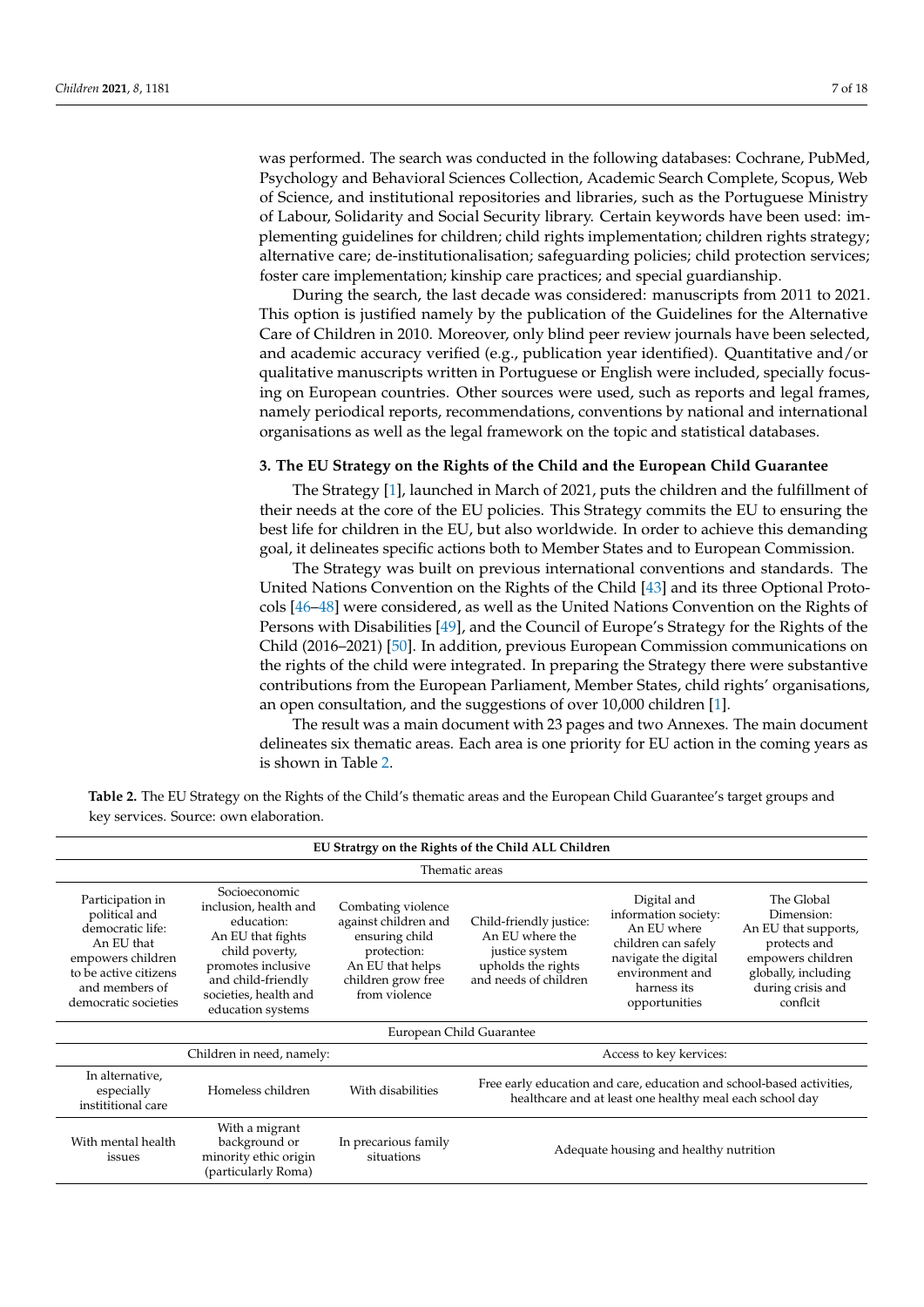The first thematic area highlights the participation of children as active members that have the right to be listened to and considered in decision-making. The second thematic area focuses on the importance of reducing child poverty and addressing physical as well as mental health, in combination with inclusive quality education. Combating all forms of violence against children—at home, in school, in leisure activities, in the justice system, offline and online—is the central theme of the third thematic area. The prevention and protection from violence is assured by integrated child protection systems in which services and authorities must work together. The fourth thematic area mainly concerns the actions to develop judicial proceedings appropriate to children's needs and maturity, taking into account the rights and the best interests of the child. The Strategy also tackles the challenges of digital technologies in the fifth thematic area. It exposes the dangers around the child's online presence, such as access to harmful content, child sexual abuse, the over exposure to screens, violation of data protection and privacy, safety as well as security. Finally, the sixth thematic area delineates the global EU actions to protect children worldwide, not only in humanitarian contexts, but also in scenarios where children are at risk of human rights violations, lack of access to education and health services, poverty and exclusion.

Annex 1 [\[51\]](#page-16-10) aligns the Strategy's priorities and core ideas with the Charter of Fundamental Rights of the EU [\[52\]](#page-16-11), the United Nations Convention on the Rights of the Child [\[43\]](#page-16-3) and the United Nations Sustainable Development Goals [\[53\]](#page-16-12). Annex 2 [\[54\]](#page-16-13) specifies the most relevant EU legal and policy instruments on the rights of the child, except financial instruments.

In June 2021, the Council of the EU published the Recommendation 2021/1004 establishing a European Child Guarantee [\[2\]](#page-14-1). Whilst the Strategy addresses all children, the Guarantee puts focus on supporting children in need. The children in need are the persons at risk of poverty or social exclusion, under the age of 18 years. Preventing and combating social exclusion are the main goals of the Guarantee. Therefore, the Guarantee complements and is an integral part of the Strategy (Figure [2\)](#page-4-0). The Member States have at their disposal Union funds to support the implementation of both the Guarantee and the Strategy.

The Guarantee has 32 pages, providing guidance and tools for Member States assuring every child in Europe at risk of poverty has access to a set of key services: (i) free early education and care; (ii) free education and school-based activities; (iii) free healthcare; (iv) at least one free healthy meal each school day; (v) adequate housing; and (vi) healthy nutrition.

The Member States must design tailored child guarantee action plans considering the national, regional as well as local needs, covering the period until 2030. The Member States should identify the specific needs of children: (i) in alternative—especially institutional care; (ii) homeless; (iii) with disabilities; (iv) with mental health issues; (v) with a migrant background or minority ethnic origin, particularly Roma; and (vi) in precarious family situations, exposed to numerous risk factors. There is specific guidance about children in alternative care detailed below.

#### *Alternative Care within the EU Strategy and the Guarantee*

The Strategy and the Guarantee highlight the commitment to establish child protection systems that put the child at the centre, effectively addressing the needs of children and their families. Regarding alternative care, the prevention of family separation is crucial, and poverty should never be the only argument for placing children in care. Hence, the placement of children in alternative care should consider the child's overall situation, namely the child's individual needs, and should ensure the respect of the rights of the child.

In order to improve the functioning of child protection systems at a national level, Member States are invited to de-institutionalise children and shift to quality family or community-based care services. In addition, to preparing children for leaving care, providing support for their independent living and social integration. Therefore, national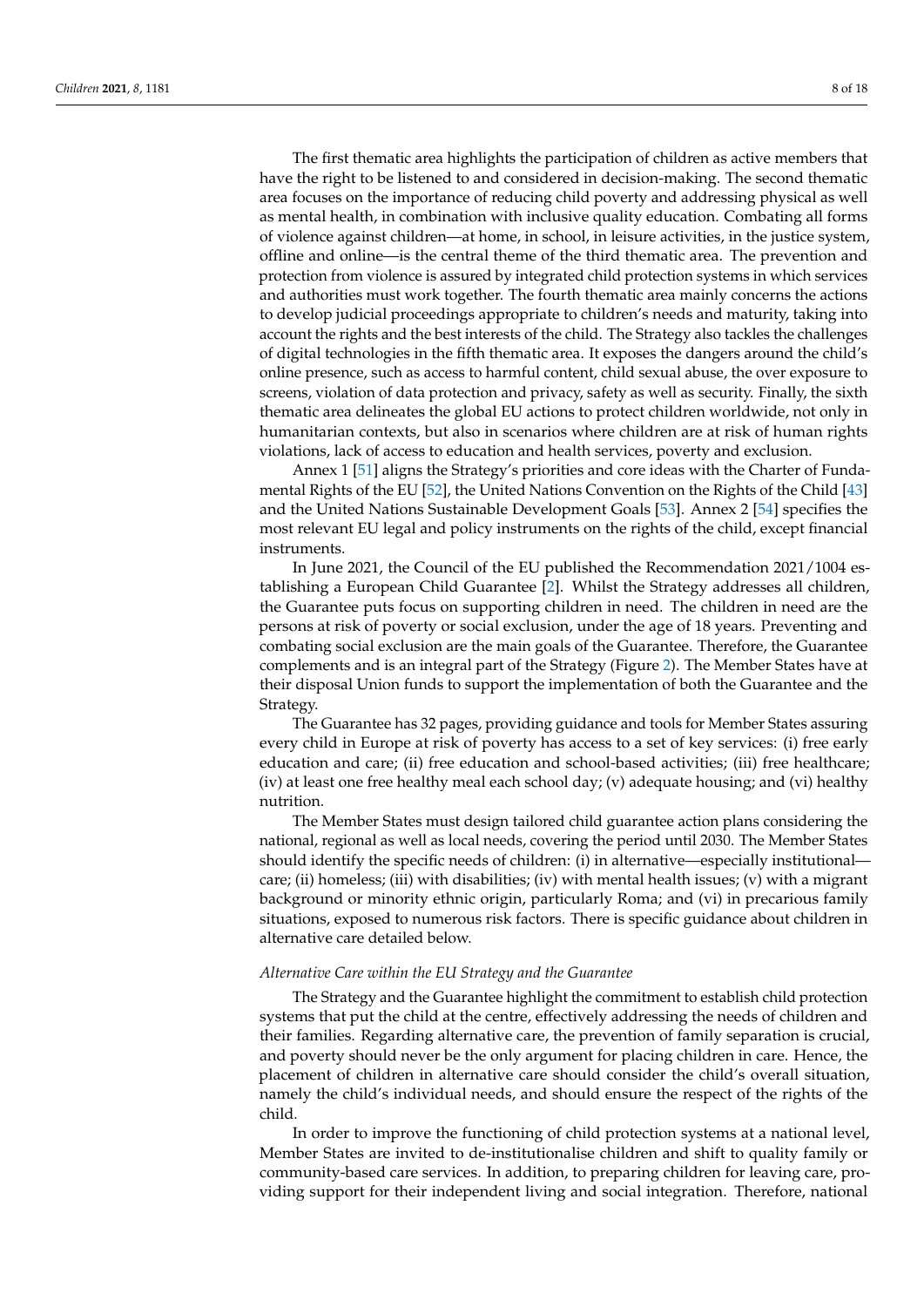strategies and programmes designing de-institutionalisation must be developed and integrated into a policy framework to address the social exclusion of children. Actions recommended in the implementation of this policy framework include support measures for parents or guardians, income support to families and households, stepping up investment in social protection systems, and a qualified workforce in order to provide quality services for children in need, among others.

#### **4. Addressing the EU Strategy and the Guarantee into the Portuguese Alternative Care**

In order to address the Strategy and the Guarantee in the Portuguese alternative care, opening the door to de-institutionalisation appears to be the course of action [\[37,](#page-15-20)[55\]](#page-16-14), supported by scientific evidence on the benefits of growing up in a family environment [\[10](#page-14-11)[–13,](#page-14-9)[56\]](#page-16-15). Quality family and community-based care, highlighted by the Strategy and the Guarantee, must be accomplished towards a progressive, but remarkable and accelerated national strategy of de-institutionalisation.

The process of change towards de-institutionalisation conducted in several countries (e.g., Greek, Georgian, Bulgarian and Armenia's processes) and its crucial success factors may support the Portuguese implementation.

It is perceived that technical and financial support is critical in each country's process, namely from external organisations, such as UNICEF and the EU [\[17](#page-15-2)[,57](#page-16-16)[,58\]](#page-16-17), as well as political will and government leadership [\[57\]](#page-16-16) (Greenberg and Partskhaladze, 2014). However, whenever the development of the projects is only conducted by state authorities (e.g., in the Bulgarian case), neglecting the experience of civil organizations, the process outcomes are undermined [\[58\]](#page-16-17). Therefore, relationships between state governments and Non-Governmental Organisations are key elements, as evidenced in the Greek, the Georgian and the Armenian processes [\[29](#page-15-12)[,30\]](#page-15-13).

Key-points are strengthening social work and the workforce, including professional training and increasing the number of personnel [\[9](#page-14-8)[,29](#page-15-12)[,30](#page-15-13)[,57\]](#page-16-16); strengthening preventive and family support services; strengthening reintegration in the birth family within careful and periodical monitorization; gradually ceasing placement of children in institutions; promotion of foster care especially for younger children; and expanding small groups within residential care [\[17](#page-15-2)[,57\]](#page-16-16). For Portugal to have significant alterations in alternative care until 2030, the present study advocates the need for integrated, simultaneous and aligned actions.

We must proclaim that residential care is referred to in literature as desirable for certain children's needs, and the elimination of it is not argued. Residential care and family-based care must be complementary and not competitors [\[4\]](#page-14-3). The workforce from residential care constitutes a relevant resource for the child protection system, namely for reinforcing family support services, for a suitable kinship care service, and for a therapeutic approach in residential care. Therefore, we support qualifying and reconverting alternative care's workforce.

Several measures in Portuguese alternative care—"supporting a child in care with another family member"; "entrusting a child to a reliable and familiar person"; special guardianship; and foster care—are considered as having the potential to be strengthened and to provide a suitable placement in the best interest of children. Hereafter, we present evidence-based recommendations to provide quality family and community-based care, as advocated by the Strategy and the Guarantee, directed to these measures and transversally the alternative care system.

#### *4.1. Strengthening Kinship Care: Family Members and Reliable Persons*

For those situations where the best interest of a child is to be taken care of by a family member or a person with whom he/she has established a close relationship, there are two suitable Portuguese child protection measures: "support a child in care with another family member"; and "entrust a child to a reliable and familiar person" who does not belong to the child's family [\[21\]](#page-15-6) (Lei no. 147/99, of 1st September in its current wording).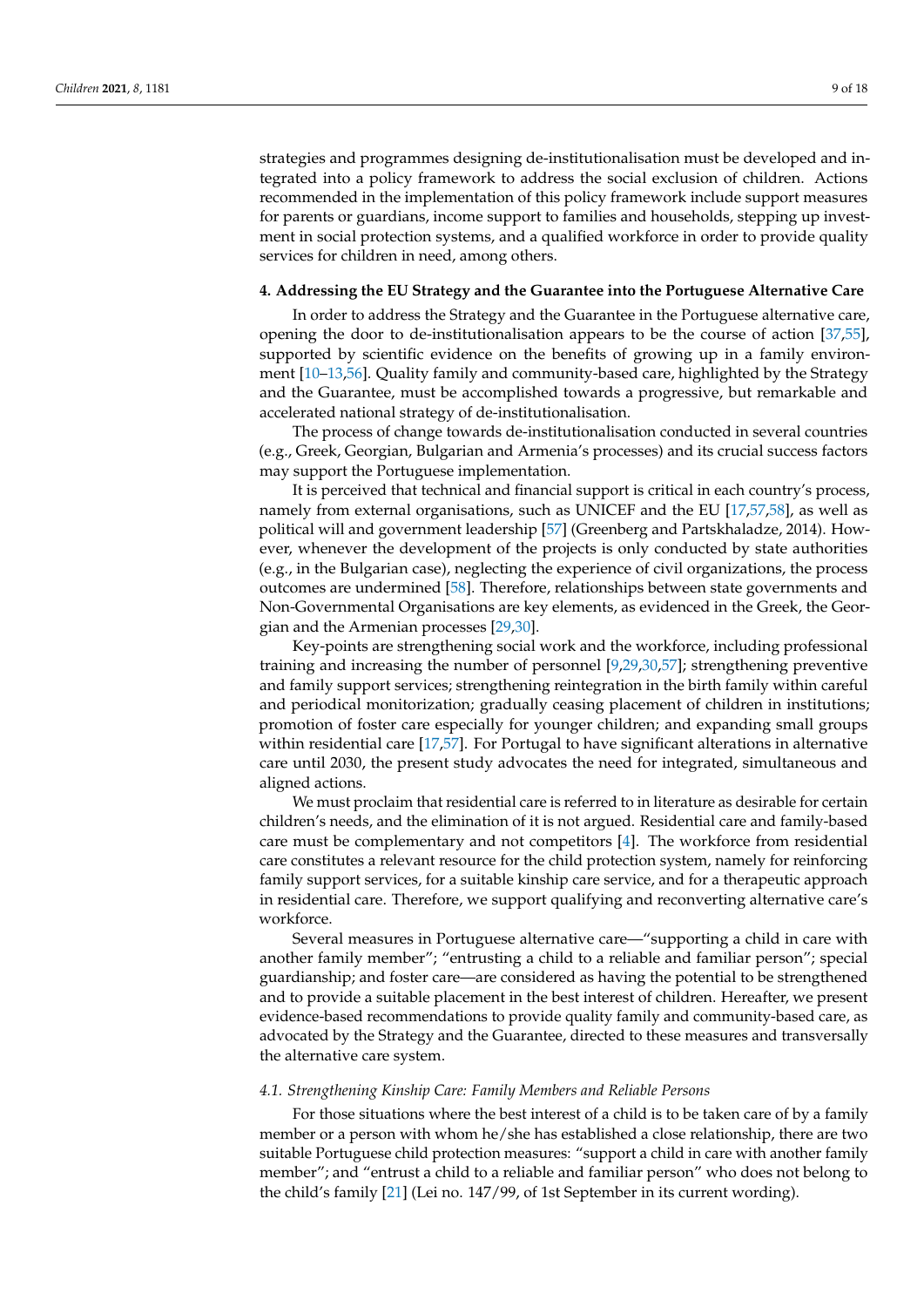Relatives and reliable and familiar persons must be privileged carers for a child who needs alternative care, since they are more likely to provide family-based care and quality relationships, as recommended in the Strategy and in the Guarantee. As mentioned in the Guarantee:

"take into account the best interests of the child as well as the child's overall situation into individual needs when placing children into institutional or foster care; ensure the transition of children from institutional or foster care to quality community-based or family-based care" [\[2\]](#page-14-1) (p. 27).

Thus, relatives and reliable and familiar persons should be a focus of investment in Portuguese alternative care. Western Europe, the USA, New Zealand and Australia have had a shift in child protection services in the past 25 years, encouraging and increasing kinship care when children cannot live with their birth parents [\[59\]](#page-16-18).

It is understood that kinship care placements have superior effects when compared with foster care placement [\[60](#page-16-19)[–63\]](#page-16-20). Children in kinship care experience fewer behavioural problems, fewer mental health disorders and better well-being than do children in nonkinship care [\[60](#page-16-19)[,61](#page-16-21)[,63\]](#page-16-20). Furthermore, pre-existing bonds between a child and relative or familiar person can facilitate positive attachments; reduce the trauma children may experience when placed with strangers; reinforce a child's sense of identity and self-esteem (family history and culture); increase the probability that children remain with their siblings; and diminish disruption in relationships and institutions (e.g., school) [\[59,](#page-16-18)[63\]](#page-16-20).

Nevertheless, there are several concerns regarding: (i) ability of kinship carers to protect children from neglect and abuse by birth parents; (ii) quality of their care; and (iii) outcomes for the child [\[59\]](#page-16-18). Hence, kinship carers may be less prepared for childcare responsibilities [\[63\]](#page-16-20).

In Portugal, since 2008, in foster care (detailed below), carers may not have blood ties with the foster child [\[64\]](#page-16-22), justified by the fact that there were already two measures for placements within a family or familiar person. However, these two measures differ from foster care in terms of support and benefits from the social services. For example, in the measure "supporting a child in care with another family member", support consists of psycho-pedagogical and social assistance, and if in need a financial benefit may be activated [\[65\]](#page-16-23). Hence, mandatory training for carers is not to be provided.

Disparities between foster care and kinship care in terms of support are observed in other countries too [\[62,](#page-16-24)[66\]](#page-17-0). Therefore, as recommendations for policy and practice, research suggests providing more assistance services, including financial assistance, support services and training to kinship carers [\[62\]](#page-16-24), including respite childcare; guidance from child welfare services (e.g., clear visitation guidelines) and more active involvement of child protection services social workers [\[63\]](#page-16-20). It is intended that a closer collaboration between services could improve kinship carers' access to resources to meet the child's needs [\[66\]](#page-17-0).

Riehl and Shuman [\[63\]](#page-16-20), within the best and inspiring practices on how other countries support kinship families, highlight a "Kinship Care Portal" (e.g., in Georgia) that provides kinship carers with access to information, referrals, and resources. In addition, pointing out specialising kinship care workers and adopting a "family support model" to attend the triad: child, birth parent, and reliable member's specific needs (e.g., Australian agencies).

Therefore, this study advocates more support to carers who are a member of the family (e.g., grandparents; uncles) or a reliable person (e.g., parents' friends; neighbours). A better alignment and the same support between kinship care and foster care must be provided. The arguments include that placements have similar challenges and expenses, and the differences between measures (e.g., training and licencing requirements) may influence a child's mental health outcomes [\[62\]](#page-16-24).

With a view to transition towards family and community-based care in Portugal, this study recommends an alignment with foster care for kinship care: (i) financial support to tackle the child needs, including extracurricular and cultural activities to prevent social exclusion; (ii) preparation prior to the placement, and training for the relative/s or the reliable person/s; (iii) ongoing support from child protection system professionals; and (iv)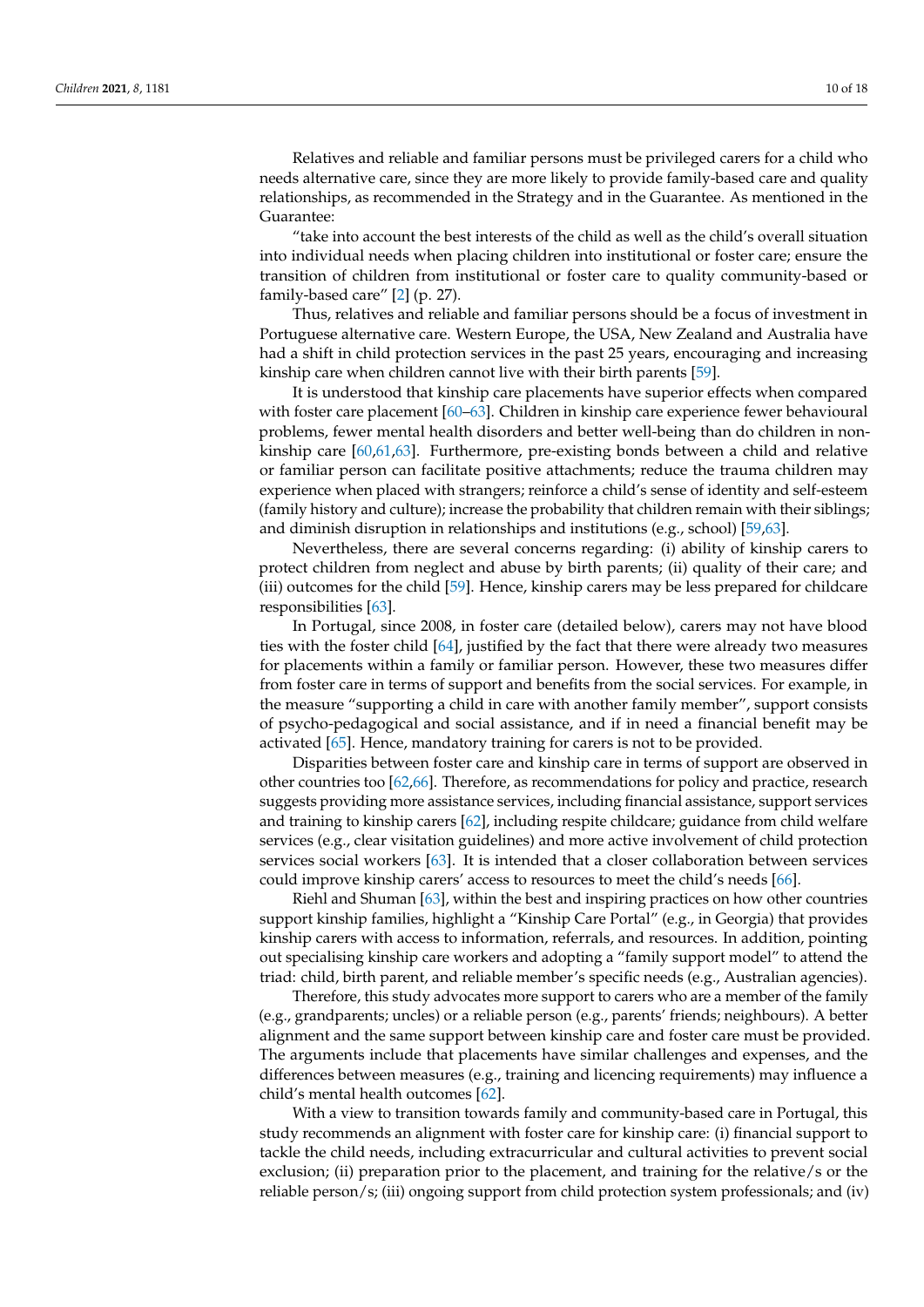creation of specialised and qualified teams to support kinship carers and the child within their specific needs.

This study suggests that whenever a child needs permanent alternative care, a placement with a relative or a reliable person may be the best for the child, and the measure may become a special guardianship.

### *4.2. Room for Special Guardianship*

Portuguese special guardianship has no exact equivalent in other judicial systems, having some similarities with England's special guardianship [\[28\]](#page-15-11). Therefore, the research evidence on special guardianship presented here is limited to studies from these two countries.

Despite the evident benefits of special guardianship—a family-based care alternative to child long term institionalisation, a flexible measure that allows relatives and non relatives to be special guardians and, whenever possible, the preservation of the relationship with the birth parents—its use in the Portuguese context is minimal [\[67](#page-17-1)[,68\]](#page-17-2). As already stated, in 2020, only two special guardianships were made effective [\[31\]](#page-15-14). Moreover, special guardianship was first introduced to promote de-institutionalisation [\[28\]](#page-15-11). What can be done to make room for the special guardianship as an effective option for children in need?

Dias [\[69\]](#page-17-3) and Ferreira [\[68\]](#page-17-2) advocate the importance of financial support to special guardians. Although special guardians already have social benefits and rights similar to birth parents, financial support must be provided to tackle the child's physical and mental health, and educational needs, including the participation in sport, leisure or cultural activities. The Guarantee states that "[ . . . ] to provide for effective access or effective and free access to key services, Member States should, [ . . . ] provide such services or provide adequate benefits so that parents or guardians of children in need are in a position to cover the costs or charges of those services" [\[2\]](#page-14-1) (p. 7).

In order to be aligned with foster care, special guardians should receive proper training and ongoing support. In a focus group study conducted in England with a total of 44 family justice practitioners, including lawyers, social workers and guardians, one of the conclusions suggests the need for a robust system of preparation and training for prospective special guardians [\[70,](#page-17-4)[71\]](#page-17-5). Furthermore, one of the key messages from special guardianship research in England is the need of ongoing support for special guardians, not only to deal with emotional and behavioural difficulties of the children, but along with the occasional problematic arrangements with birth parents [\[70\]](#page-17-4). Skilled professionals from residential or foster care can be important resources for the support work with special guardians. Another important finding from special guardianship research in England concerns children's stability: special guardianship is a stable option having a very low rate of return, but the risk of placement disruption increases for children placed with unrelated carers [\[70,](#page-17-4)[71\]](#page-17-5).

A view to transition towards family and community-based care in Portugal, this study recommends special guardianship: (i) financial support to tackle the child needs, including extracurricular and cultural activities to prevent social exclusion; (ii) preparation and specialised training for prospective special guardians; (iii) ongoing support from child protection professionals, especially for placements involving children with unrelated carers; (iv) recruitment of special guardians; and (v) a definition of goals and action plans related to special guardianship in the Portuguese Strategy.

#### *4.3. Foster Care—What Is Still to Be Done?*

Since 2015, the Portuguese law [\[23\]](#page-15-23) states clearly the relevance of foster care instead of residential care placements, namely for children up to 6 years old. In 2019 and 2020 foster families support was reinforced in terms of social, financial, fiscal, and labour rights [\[35,](#page-15-18)[36,](#page-15-19)[72\]](#page-17-6). For example, financial support shifted from around EUR 330 to a minimum of EUR 522 monthly, depending on a few conditions.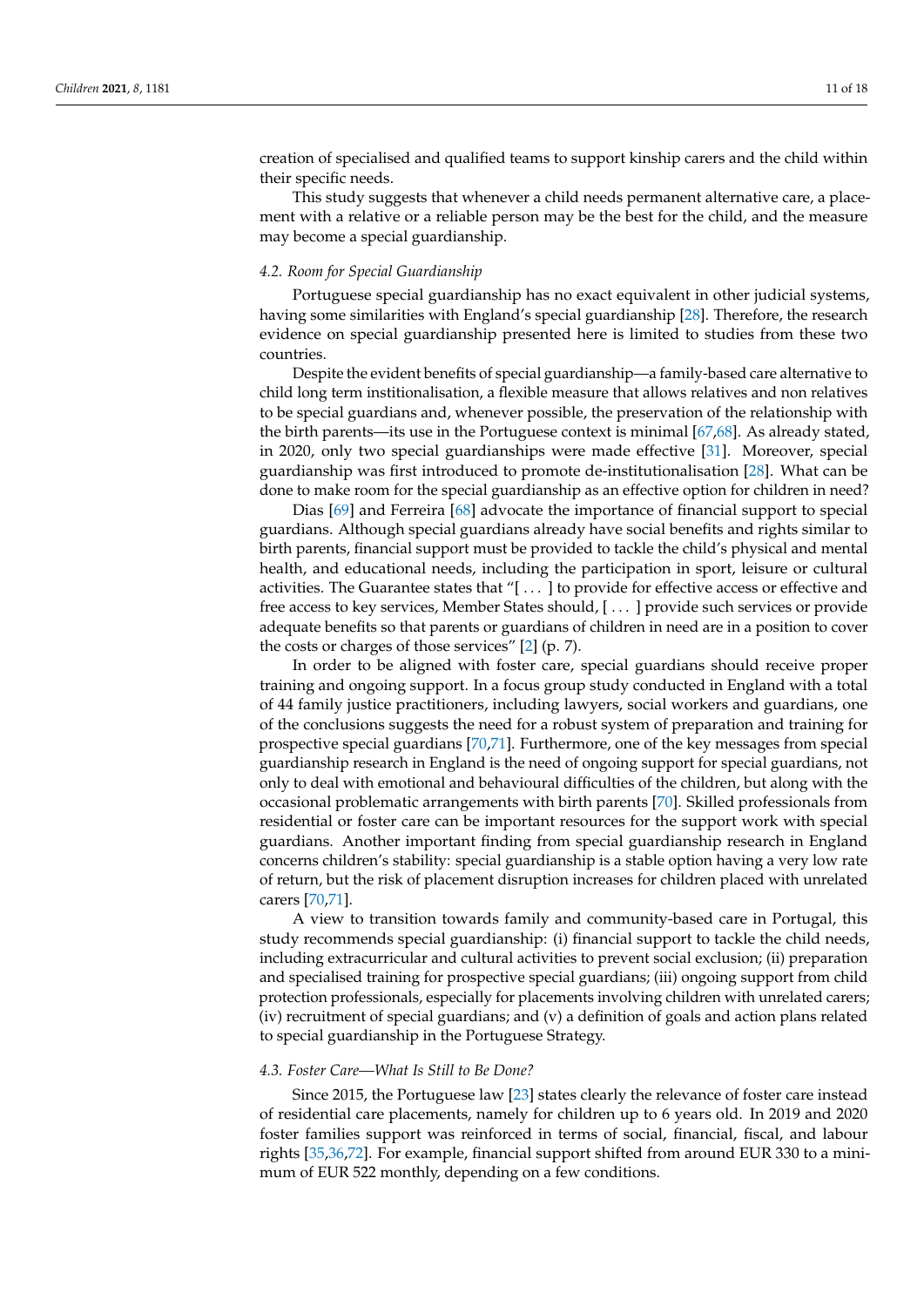Despite progress, facts and figures do not coincide with law improvements [\[34\]](#page-15-17). Therefore, moving from residential care to foster care must be urgent and it should be an evidence-based process.

The Guidelines for the Alternative Care of Children [\[7\]](#page-14-6) highlight the need for appropriate foster carer's preparation and training, and emphasising the need for a matching procedure in order to meet a child's needs and to maximise a positive outcome for the placement. Moreover, and considering foster carers' lack of opportunities for expressing their concerns and ideas that could positively influence policy on this alternative care option [\[6](#page-14-5)[,7\]](#page-14-6), they should be encouraged to form an association in Portugal, to provide mutual support through a forum where they can express concerns and gain from the experience of others, and to obtain their views to influence practice and policy [\[6](#page-14-5)[,7\]](#page-14-6). Additionally, trained foster carers can also be a role model of sensitive and positive parental care to the birth parents leading to the rehabilitation of the family. It may occur during contact visits (between the birth parent and child), made to the foster family home or on a pre-arranged appointment at a day care facility [\[73\]](#page-17-7).

Cantwell and colleagues [\[6\]](#page-14-5) point out substantial tactics, and we intend evidence listed above to be read as implications for policymaking:

- 1. Investing resources so foster care is available widely;
- 2. Providing adequate financing;
- 3. Regulating and monitoring;
- 4. Providing flexible placements to address children's needs (e.g., emergency placements, respite care, short term and longer-term placements);
- 5. Ensuring children and foster carers participation and mechanisms for complaints; requiring that siblings are placed together;
- 6. Guaranteeing children have contact with their parents, wider family, friends and community;
- 7. Providing appropriate support and training for carers, especially for those who care for children with disabilities and other special needs, and including topics on child development and attachment, children's rights and child well-being;
- 8. Ensuring day care and respite care, health and education services whenever needed.

For developing a foster care system, it is central to increase the number of foster families towards both strategies, recruiting new families as well as retaining the experienced families [\[37\]](#page-15-20). A systematic review [\[74\]](#page-17-8) on recruitment and retention found that the intention to become a foster parent is largely influenced by motivational factors; personal and family characteristics; individual values and beliefs; social context influences; and perceived familiarity with the child protection system. Therefore, it suggests that recruitment campaigns should emphasize the intrinsic motivational factors and the resources needed to provide quality; appeal to moral responsibility, as well as to the difference that individuals could make in children's lives; and disseminate accurate information (considering adequate knowledge about foster care is relevant in decisions to foster).

These authors [\[74\]](#page-17-8) analysing several studies, found that retention of foster families is closely related to factors within the child protection system, such as foster child characteristics; personal or family characteristics; and placement challenges, as well as relationship with services and professional support, in line with Portuguese studies, e.g., Diogo and Branco [\[75\]](#page-17-9). It is highlighted that not only close and warm relationships between professionals and foster families are relevant to helping them adequately deal with diverse challenges, but also specific training is needed—on empathic relationships to prevent significant problems between foster families and services, and on educational strategies, expectations of the foster child and Foster Care system, and promoting positive attitudes towards the foster child's family and their life history [\[74\]](#page-17-8).

Miller and colleagues [\[76\]](#page-17-10) identified carer (personal and family) factors associated with foster–placement success and breakdown, including higher cognitive empathy of the carer; a high level of social support from the family; a high-quality carer–partner relationship; higher levels of caregiving and role–carer demand satisfaction, and a good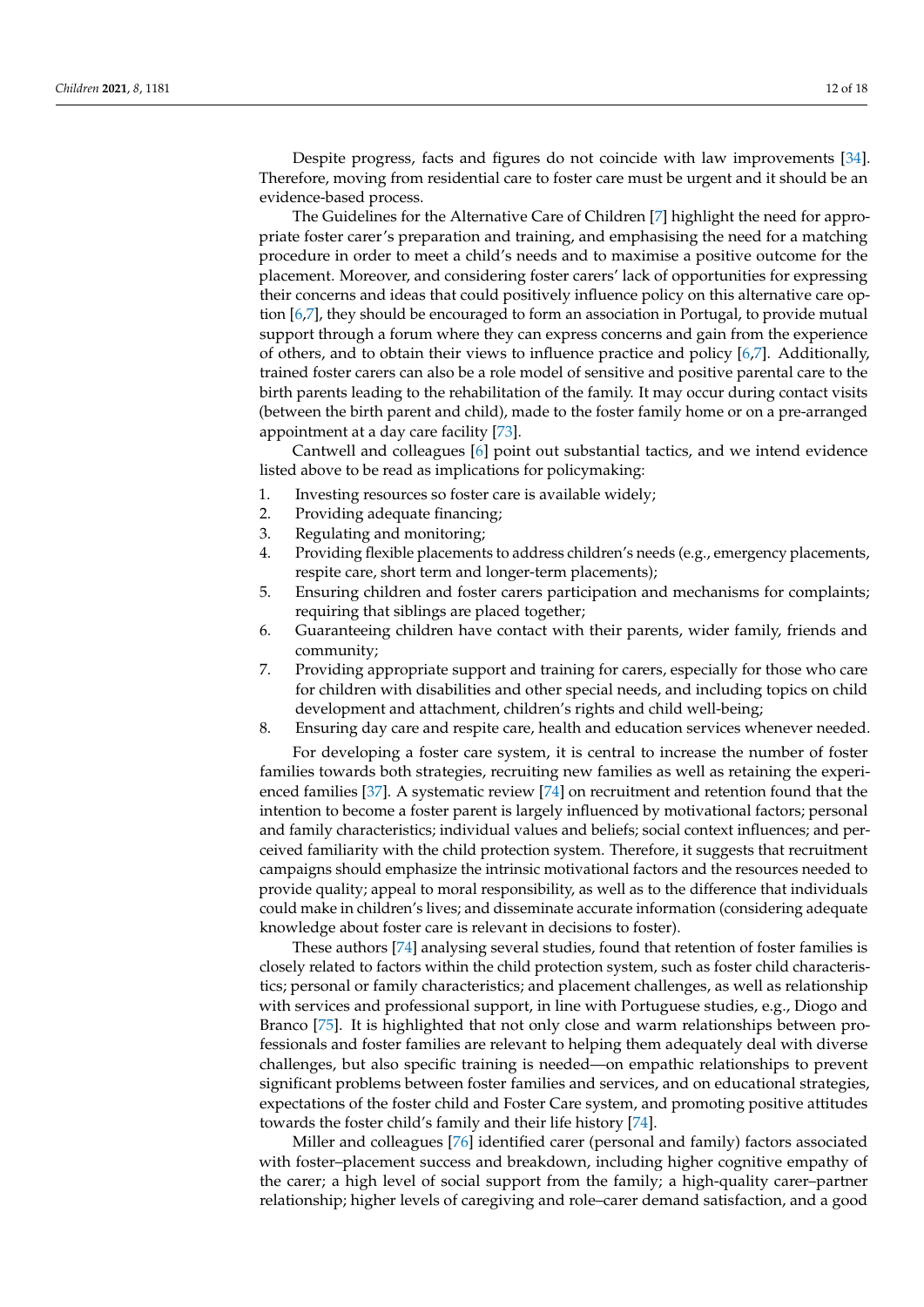match; fewer conflicts and better relationship between the carer and foster child. Implications for practice include additional evaluations during screening processes with a focus on these key markers, more emphasis on developing support networks amongst carers' friends and family [\[37\]](#page-15-20) and greater involvement of carer partners in screening and training processes [\[76\]](#page-17-10).

Matching a child with foster carers may be instrumental in determining outcomes for a child, and sustainability of a placement [\[77,](#page-17-11)[78\]](#page-17-12). Matching is a complex decision-making process, and a range of factors (e.g., siblings, ethnicity/culture, behaviour, carer experience and expectations, parenting style or organizational factors) are considered [\[78](#page-17-12)[,79\]](#page-17-13) during the process of selecting a foster family who is the best fit for a child. Participation of children, birth parents and foster carers in the matching decision-making process has the potential to improve the outcomes of a placement, empowers stakeholders and can diminish negative effects. However, professionals should be aware that assumptions, timing and feasibility can restrict the influence of these stakeholders [\[80\]](#page-17-14).

To transition towards family and community-based care in Portugal, this study recommends for foster care: (i) evidence-based recruitment campaigns to increase the quality and diversity of carers instead of just increasing the number of foster carers; (ii) foster care services for children in the whole country preventing inequality; (iii) financial support to tackle the child's needs, including extracurricular and cultural activities to prevent social exclusion; (iv) flexible placements to address children's needs (e.g., just during weekends, respite care); (v) value foster carers according to their experience (e.g., be a role model for other carers); and (vi) empower carers and provide mutual support toward the creation of a foster families' association.

## *4.4. Global Dimensions of Alternative Care*

Several and detailed recommendations on three services—kinship care, special guardianship, and foster care—have been stated. Alternative care has transversal aspects, thus recommendations regarding global dimensions of it are presented in this last topic. Nevertheless, shifting towards de-institutionalisation, this paper argues that consultancy and technical support of external and experienced organizations, such as UNICEF, seem to be relevant for Portugal as has been the case in other countries.

To transition towards family and community-based care in Portugal, this study recommends for alternative care: (i) review the nature of the measures, particularly support and terminology (aligning with international concepts for an easier analysis and comparison); (ii) create suitable indicators on alternative care and monitoring it continuously; (iii) gathering and treatment of data from the diverse services (Child Protection Commissions and courts) in an integrated mode and publishing periodically (quarterly is required); qualitative and quantitative data must be equally privileged; (iv) promote scientific studies including all stakeholders from the child protection system, in order to generate evidencebased policy and practice decisions; and (iv) create a family-based care culture for the Portuguese society and child protection system workforce, seeing beyond foster care.

#### **5. Conclusions**

This study generates knowledge on evidence-based policy and practice to implement the Strategy and the Guarantee concerning alternative care in Portugal.

On the one hand, the existing services involving family and community-based care should be prioritised and strengthened. Recommendations held in common include specific and continuous support for children and carers, such as previous preparation and training as well as suitable financial support to ensure that a child does not grow up at risk of social exclusion. On the other hand, the alternative care system must improve. The recommendations highlight the creation of suitable indicators on alternative care to gather an integrated national picture of children in care. Priority should be given to quantitative and qualitative data together with regular monitoring and minimum quarterly publication. The measures concerning family based-care should be revised in order to cover more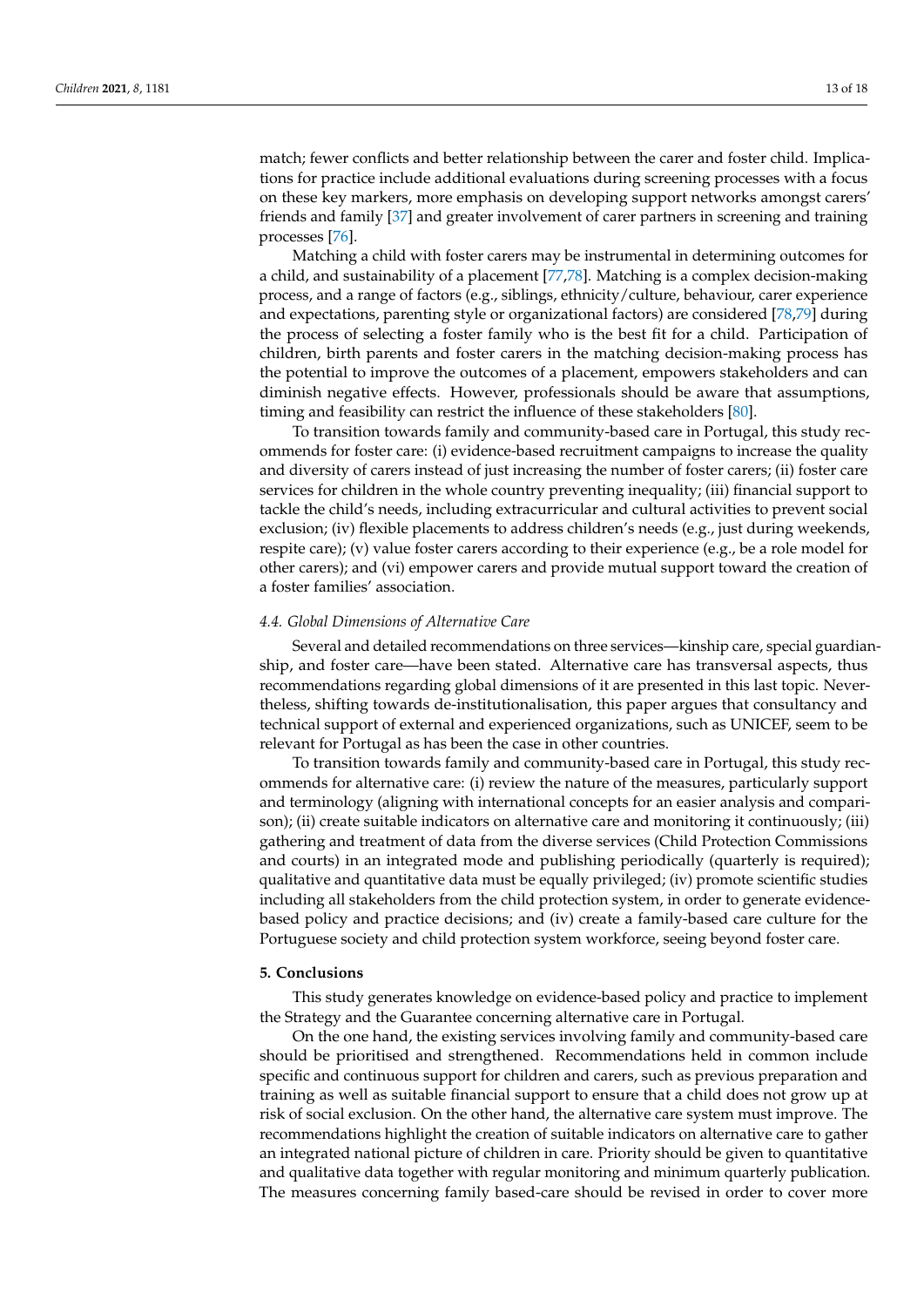financial and social support. The revision should also include an alignment in terminology with the international concepts.

Limitations of the study are based on the lack of systematic literature reviews on this topic and of Portuguese data on kinship care. Finally, research is needed to evaluate the Portuguese and other Member State's implementation of the Strategy and the Guarantee in order to generate an evidence-based policy.

**Author Contributions:** B.M.S. and E.D. are both contributed equally for the study and the paper in each step, conceptualization, methodology, and writing—original draft preparation, review and editing. All authors have read and agreed to the published version of the manuscript.

**Funding:** This research received no external funding.

**Conflicts of Interest:** The authors declare no conflict of interest.

## <span id="page-13-0"></span>**Appendix A**

**Table A1.** Portuguese National Strategy for the Rights of the Child's Framework.

| Priority                                     | <b>Strategic Aim</b>                                                                                                                                    | <b>Support References</b>                                                                                         |
|----------------------------------------------|---------------------------------------------------------------------------------------------------------------------------------------------------------|-------------------------------------------------------------------------------------------------------------------|
|                                              | SA1 Ensure a standard of living suitable to<br>the development of children, through an<br>efficient allocation of social and fiscal<br>support          | Convention on the Rights of the Child<br>(CRC) 26.1; CRC 27; Recommendation<br>(REC) 16; REC 58                   |
|                                              | SA2 Promote a safety and healthy<br>environment                                                                                                         | CRC 28; REC 30                                                                                                    |
| Priority I                                   | SA3 Invest in prevention and promote<br>physical and mental health support in<br>childhood, in order to develop healthy<br>generations                  | CRC 24; CRC 25; REC 50; CRC 19.2; REC<br>52; CRC 33; REC 54; CRC 28                                               |
| promote wellbeing and equal<br>opportunities | SA4 Ensure children access to quality<br>playful, entertaining and sporting activities                                                                  | CRC 31; CRC 29; REC 26                                                                                            |
|                                              | SA5 Ensure access to quality inclusive<br>education to all children, contributing for<br>their physical, cognitive, social and<br>emotional development | CRC 28; REC 60 (b); CRC 29; REC 60 (c);<br>REC 60 (d); CRC 26.2; CRC 27                                           |
|                                              | SA6 Qualify and reinforce measures,<br>programmes, services and social responses,<br>as well as support for disabled children<br>and their families     | CRC 23; REC 46                                                                                                    |
|                                              | SA7 Support migrants children integration,<br>including refugees and asylum seekers,<br>descent of migrants and Roma                                    | CRC 2; CRC 8; CRC 29; CRC 30<br><b>REC 26</b>                                                                     |
| Priority II                                  | SA8 Foment competences for a positive<br>parenthood and shared parenthood<br>responsability                                                             | CRC 18.2; REC 40                                                                                                  |
| support families and parenthood              | SA9 Qualify measures, programmes, and<br>social and health responses for children<br>within an integrated family approach                               | CRC 26; CRC 18.3; REC 16; CRC 24; REC<br>56; CRC 6; CRC 27; CRC 20; REC 42; CRC<br>21; REC 44; CRC 25; REC 42 (d) |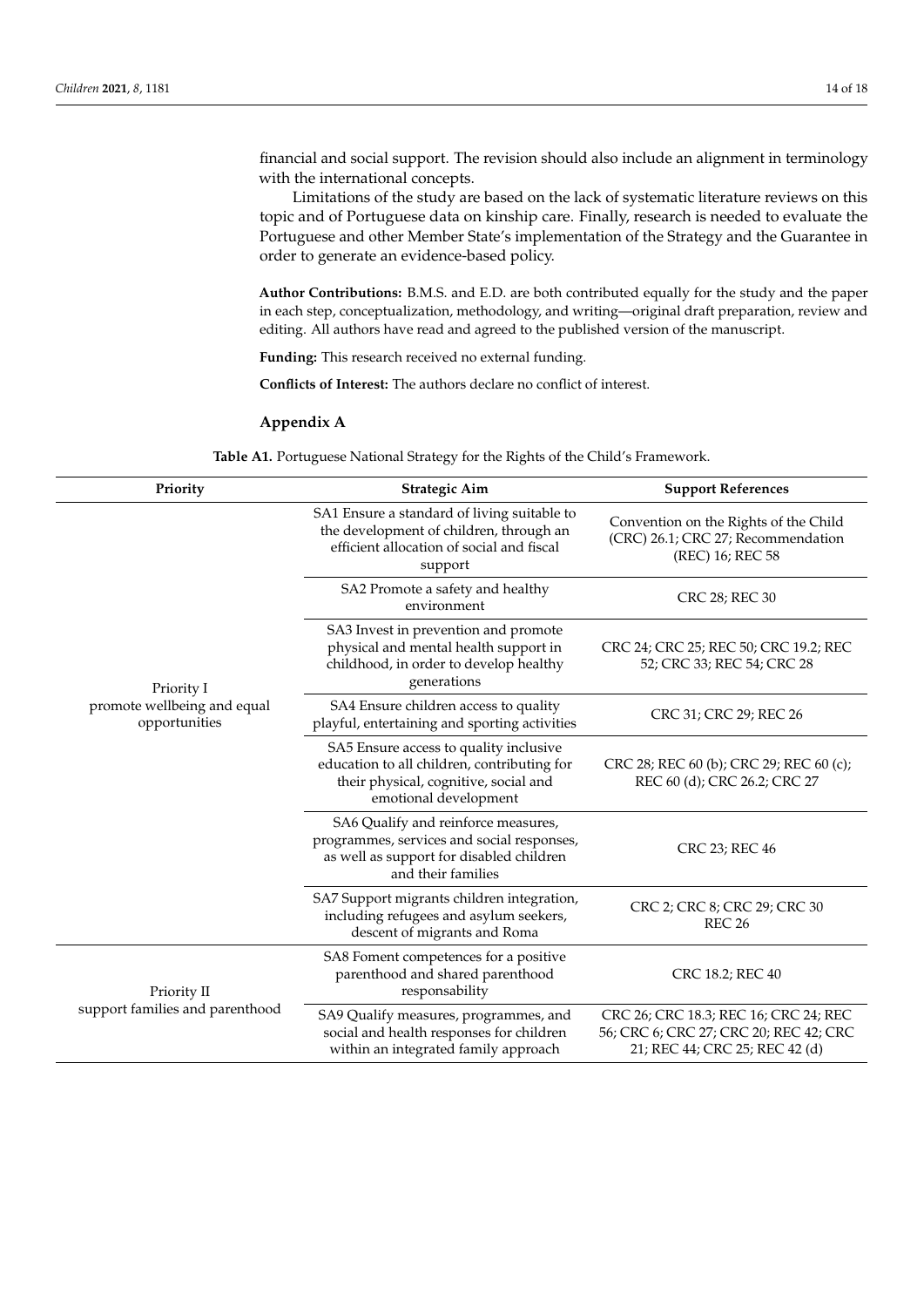| Priority                                                                           | <b>Strategic Aim</b>                                                                                         | <b>Support References</b>                                                                                                                                                                                                                          |  |
|------------------------------------------------------------------------------------|--------------------------------------------------------------------------------------------------------------|----------------------------------------------------------------------------------------------------------------------------------------------------------------------------------------------------------------------------------------------------|--|
|                                                                                    | SA10 Promote information and training<br>on the rights of children                                           | CRC 42; REC 22; Lanzarote Convention<br>(LC) 9; CRC 28; CRC 29; REC 30 (a); CRC<br>2; CRC 4; CRC 3.1; CRC 19                                                                                                                                       |  |
| Priority III<br>promote access to information and to<br>participation for children | SA11 Promote participation and exercise<br>of citizenship of children                                        | CRC 2; CRC 8; CRC 13; CRC 14; CRC 29;<br>CRC 42; REC 26 (a); REC 26 (b); REC 60<br>(e); CRC 7; CRC 12; REC 32 (a); REC 32<br>(b); REC 32 (c); CRC 12; REC 32; LC 9; LC<br>35; CRC 4; CRC 12; CRC 40; REC 10; REC<br>32 (a); REC 66; CRC 15; CRC 31 |  |
| Priority IV<br>prevent and combat violence against                                 | SA12 Prevent and act on different forms<br>of violence against children, promoting a<br>non-violence culture | CRC 34; CRC 35; CRC 36; CRC 39<br>REC 24; REC 26 (b); REC 36; LC 4, 5, 6, 7 e<br>8; Optional Protocol on Sales of Children<br>(OP -SC); CRC 19; CRC 29; REC 60 (e);<br>REC 46; CRC 28.2; CRC 17; CRC 4                                             |  |
| children                                                                           | SA13 Promote knowleadge on different<br>forms of violence against children and<br>qualify responses          | CRC 19; REC 28; REC 46; CRC 39; CRC<br>42; REC 26 (b); LC5C; REC 24                                                                                                                                                                                |  |
| Priority V<br>promote instruments and scientific                                   | SA14 Tailor national legislation on<br>children to the CRC                                                   | CRC 34; CRC 40; REC 10; REC 36 OP-SC;<br>LC 31                                                                                                                                                                                                     |  |
| knowledge production for a global view<br>on the rights of children                | SA15 Concept and implement a data<br>gathering and analysis system on<br>children                            | CRC 4; CRC 17; REC 18; LC 10.2                                                                                                                                                                                                                     |  |

**Table A1.** *Cont.*

Source: own elaboration base on Resolução do Conselho de Ministros no. 112/2020, of 18 December [\[18\]](#page-15-3).

### **References**

- <span id="page-14-0"></span>1. European Commission. Communication from the Commission to the European Parliament, the Council, the European Economic and Social Committee and the Committee of the Regions EU strategy on the Rights of the Child (COM/2021/142 final). European Union, European Commission. 2021. Available online: [https://eur-lex.europa.eu/legal-content/en/TXT/?uri=CELEX%3A52021](https://eur-lex.europa.eu/legal-content/en/TXT/?uri=CELEX%3A52021DC0142) [DC0142](https://eur-lex.europa.eu/legal-content/en/TXT/?uri=CELEX%3A52021DC0142) (accessed on 27 August 2021).
- <span id="page-14-1"></span>2. Council Recommendation 2021/1004. Establishing a European Child Guarantee. European Union, Council of the European Union. Available online: <http://data.europa.eu/eli/reco/2021/1004/oj> (accessed on 9 August 2021).
- <span id="page-14-2"></span>3. Dolan, K. Group Homes in the Foster Care System: A Literature Review. *Locus Seton Hall J. Undergrad. Res.* **2020**, *3*, 4.
- <span id="page-14-3"></span>4. Carvalho, M.J.; Diogo, E. Acolhimento Familiar de Crianças e Jovens: O nó cego da proteção à infância em Portugal. In *Acolhimento Familiar de Crianças e Jovens em Perigo—Manual Para Profissionais*; Magalhães, E., Baptista, J., Eds.; Pactor: Lisboa, Portugal, 2021.
- <span id="page-14-4"></span>5. Bergström, M.; Cederblad, M.; Håkansson, K.; Jonsson, A.K.; Munthe, C.; Vinnerljung, B.; Wirtberg, I.; Östlund, P.; Sundell, K. Interventions in Foster Family Care: A Systematic Review. *Res. Soc. Work. Pract.* **2019**, *30*, 3–18. [\[CrossRef\]](http://doi.org/10.1177/1049731519832101)
- <span id="page-14-5"></span>6. Cantwell, N.; Davidson, J.; Elsley, S.; Milligan, I.; Quinn, N. *Moving Forward: Implementing the 'Guidelines for the Alternative Care of Children'*; Centre for Excellence for Looked After Children in Scotland: Glasgow, UK, 2012. Available online: [https://www.](https://www.alternativecareguidelines.org/Portals/46/Moving-forward/Moving-Forward-implementing-the-guidelines-for-web1.pdf) [alternativecareguidelines.org/Portals/46/Moving-forward/Moving-Forward-implementing-the-guidelines-for-web1.pdf](https://www.alternativecareguidelines.org/Portals/46/Moving-forward/Moving-Forward-implementing-the-guidelines-for-web1.pdf) (accessed on 8 July 2021).
- <span id="page-14-6"></span>7. United Nations General Assembly. Guidelines for the Alternative Care of Children. Resolution A/RES/64/142. 2009. Available online: [http://www.un.org/ga/search/view\\_doc.asp?symbol%20=%20A/RES/64/142](http://www.un.org/ga/search/view_doc.asp?symbol%20=%20A/RES/64/142) (accessed on 8 July 2021).
- <span id="page-14-7"></span>8. European Social Network. Developing Community Care. European Social Network. 2011. Available online: [https://www.esn](https://www.esn-eu.org/sites/default/files/publications/2011_Developing_Community_Care_Report_EN.pdf)[eu.org/sites/default/files/publications/2011\\_Developing\\_Community\\_Care\\_Report\\_EN.pdf](https://www.esn-eu.org/sites/default/files/publications/2011_Developing_Community_Care_Report_EN.pdf) (accessed on 27 August 2021).
- <span id="page-14-8"></span>9. Gilligan, R. "The De-institutionalization Process in Ireland"—What have we learned? In Proceedings of the De-Institutionalization of Childcare: Investing in Change, Sofia, Bulgaria, 6–8 November 2019.
- <span id="page-14-11"></span>10. Negrão, M.; Moreira, M.; Veríssimo, L.; Veiga, E. Conhecimentos e perceções públicas acerca do acolhimento familiar: Contributos para o desenvolvimento da medida. *Anal. Psicol.* **2019**, *37*, 81–92. [\[CrossRef\]](http://doi.org/10.14417/ap.1564)
- 11. Freitas, S. Why Do People Become Foster Parents? From the Literature to Empirical Evidence. Master's Thesis, ISCTE-IUL, Lisbon, Portugal, 2019.
- 12. Gonçalves, M. Crescer em Famílias de Acolhimento: Histórias de Vida de Jovens—Adultos. Master's Thesis, Instituto de Educação—Universidade do Minho, Lisbon, Portugal, 2017.
- <span id="page-14-9"></span>13. Schofield, G.; Beek, M.; Sargent, K.; Thoburn, J. *Growing Up in Foster Care*; BAAF: London, UK, 2000.
- <span id="page-14-10"></span>14. McCall, R.; Groark, C.; Rygaard, N. Global Research, Practice, and Policy Issues on the Care of Infants and Young Children at Risk: The Articles in Context. *Infant Ment. Health J.* **2014**, *35*, 87–93. [\[CrossRef\]](http://doi.org/10.1002/imhj.21441)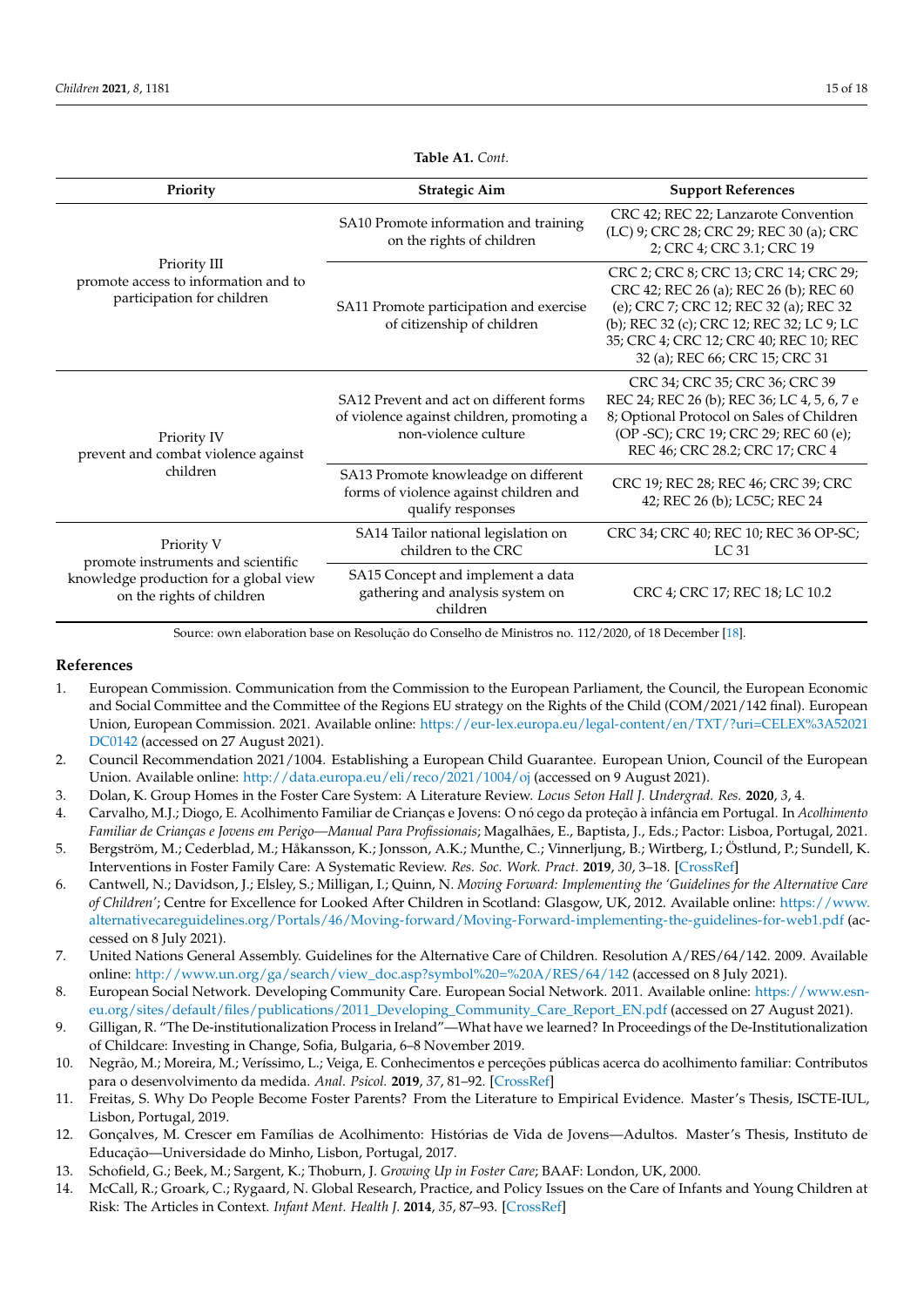- <span id="page-15-0"></span>15. Soares, I.; Belsky, J.; Oliveira, P.; Silva, J.; Marques, S.; Baptista, J.; Martins, C. Does early family risk and current quality of care predict indiscriminate social behavior in institutionalized Portuguese children? *Attach. Hum. Dev.* **2014**, *16*, 137–148. [\[CrossRef\]](http://doi.org/10.1080/14616734.2013.869237)
- <span id="page-15-1"></span>16. Davidson, J.C.; Milligan, I.; Quinn, N.; Cantwell, N.; Elsley, S. Developing family-based care: Complexities in implementing the UN Guidelines for the Alternative Care of Children. *Eur. J. Soc. Work* **2016**, *20*, 754–769. [\[CrossRef\]](http://doi.org/10.1080/13691457.2016.1255591)
- <span id="page-15-2"></span>17. Terziev, V.; Arabska, E. Process of Deinstitutionalization of Children at Risk in Bulgaria. *Procedia Soc. Behav. Sci.* **2016**, *233*, 287–291. [\[CrossRef\]](http://doi.org/10.1016/j.sbspro.2016.10.130)
- <span id="page-15-3"></span>18. Resolução do Conselho de Ministros no. 112/2020 *Diário da República*, 18 December 2020, 1.ª série, 245. pp. 2–22. Available online: <https://files.dre.pt/1s/2020/12/24500/0000200022.pdf> (accessed on 12 August 2021).
- <span id="page-15-4"></span>19. Decreto-Lei no. 189/91, of 17th May, *Diário da República*, 113, Série I-A. 1991, pp. 2635–2640. Available online: [https://files.dre.](https://files.dre.pt/1s/1991/05/113a00/26352640.pdf) [pt/1s/1991/05/113a00/26352640.pdf](https://files.dre.pt/1s/1991/05/113a00/26352640.pdf) (accessed on 12 August 2021).
- <span id="page-15-5"></span>20. Gersão, E.; Sacur, B.M. Promoção de direitos e proteção de crianças e jovens: Passado, presente e cami-nhos de futuro [Promotion of rights and protection of children and youth: Past, present and future paths]. In *Atores e Dinâmicas no Sistema de Promoção e Proteção de Crianças e Jovens*; Francisco, R., Pinto, H.R., Eds.; Universidade Católica Editora: Lisbon, Portugal, 2021; pp. 62–82.
- <span id="page-15-6"></span>21. Lei no. 147/99, of 1st September, *Diário da República*, 204, Série I-A. 1999, pp. 6115–6132. Available online: [http://www.pgdlisboa.](http://www.pgdlisboa.pt/leis/lei_mostra_articulado.php?nid=545&tabela=leis) [pt/leis/lei\\_mostra\\_articulado.php?nid=545&tabela=leis](http://www.pgdlisboa.pt/leis/lei_mostra_articulado.php?nid=545&tabela=leis) (accessed on 13 August 2021).
- <span id="page-15-7"></span>22. Lei no. 31/2003, of 22nd of August, *Diário da República*, 193, Série I-A. 2003, pp. 5313–5329. Available online: [http://www.](http://www.pgdlisboa.pt/leis/lei_mostra_articulado.php?nid=546&tabela=leis) [pgdlisboa.pt/leis/lei\\_mostra\\_articulado.php?nid=546&tabela=leis](http://www.pgdlisboa.pt/leis/lei_mostra_articulado.php?nid=546&tabela=leis) (accessed on 13 August 2021).
- <span id="page-15-23"></span>23. Lei no. 142/2015, of 8th September, *Diário da República,* 175, Série I. 2015, pp. 7198–7232. Available online: [https://www.seg](https://www.seg-social.pt/documents/10152/9597919/Lei_n_142_2015_09_08/7059a660-0ddc-4547-9a99-ded7aec210ad)[social.pt/documents/10152/9597919/Lei\\_n\\_142\\_2015\\_09\\_08/7059a660-0ddc-4547-9a99-ded7aec210ad](https://www.seg-social.pt/documents/10152/9597919/Lei_n_142_2015_09_08/7059a660-0ddc-4547-9a99-ded7aec210ad) (accessed on 18 August 2021).
- 24. Lei, no. Lei no. 23/2017, of 23th of May, *Diário da República*, 99, Série I. 2017, p. 2494. Available online: [https://files.dre.pt/1s/20](https://files.dre.pt/1s/2017/05/09900/0249402494.pdf) [17/05/09900/0249402494.pdf](https://files.dre.pt/1s/2017/05/09900/0249402494.pdf) (accessed on 13 August 2021).
- <span id="page-15-8"></span>25. Lei, no. Lei no. 26/2018, of 5th July, *Diário da República*, 128, 1.ª série. 2018, pp. 2902–2903. Available online: [https://files.dre.pt/](https://files.dre.pt/1s/2018/07/12800/0290202903.pdf) [1s/2018/07/12800/0290202903.pdf](https://files.dre.pt/1s/2018/07/12800/0290202903.pdf) (accessed on 14 August 2021).
- <span id="page-15-9"></span>26. Lei no. 103/2009, of 11th September, *Diário da República*, 177, Série I. 2009, pp. 6210–6216. Available online: [https://dre.pt/dre/](https://dre.pt/dre/legislacao-consolidada/lei/2009-34513875) [legislacao-consolidada/lei/2009-34513875](https://dre.pt/dre/legislacao-consolidada/lei/2009-34513875) (accessed on 10 September 2021).
- <span id="page-15-10"></span>27. Decreto-Lei no. 121/2010, of 27th October, *Diário da República*, 209, Série I. 2010, pp. 4892–4894. Available online: [https:](https://www.pgdlisboa.pt/leis/lei_mostra_articulado.php?nid=1287&tabela=leis&so_miolo=) [//www.pgdlisboa.pt/leis/lei\\_mostra\\_articulado.php?nid=1287&tabela=leis&so\\_miolo=](https://www.pgdlisboa.pt/leis/lei_mostra_articulado.php?nid=1287&tabela=leis&so_miolo=) (accessed on 10 September 2021).
- <span id="page-15-11"></span>28. Oliveira, G. *Adoção e Apadrinhamento Civil [Adoption and Special Guardianship]*; Petrony Editora: Vila Franca de Xira, Portugal, 2019.
- <span id="page-15-12"></span>29. Brodie, I.; Pearce, J. Violence and Alternative Care: A Rapid Review of the Evidence. *Psychol. Health Med.* **2017**, *22*, 254–265. [\[CrossRef\]](http://doi.org/10.1080/13548506.2017.1281980) [\[PubMed\]](http://www.ncbi.nlm.nih.gov/pubmed/28253749)
- <span id="page-15-13"></span>30. UNICEF Europe and Central Asia Regional Office. The European Child Guarantee Phase III of the Preparatory Action: "Testing the EU Child Guarantee in the EU Member States". 2021. Available online: <https://www.unicef.org/eca/european-child-guarantee> (accessed on 8 July 2021).
- <span id="page-15-14"></span>31. CNPDPCJ—Comissão Nacional de Promoção dos Direitos e Proteção das Crianças e Jovens. Relatório Anual de Avaliação da Atividade das CPCJ 2020. 2021. Available online: [https://www.cnpdpcj.gov.pt/documents/10182/16406/Relat%C3%B3rio+](https://www.cnpdpcj.gov.pt/documents/10182/16406/Relat%C3%B3rio+Anual+da+Atividade+das+CPCJ+do+ano+2020/2a522cda-e8ba-40fe-9389-47fa5966f7ed) [Anual+da+Atividade+das+CPCJ+do+ano+2020/2a522cda-e8ba-40fe-9389-47fa5966f7ed](https://www.cnpdpcj.gov.pt/documents/10182/16406/Relat%C3%B3rio+Anual+da+Atividade+das+CPCJ+do+ano+2020/2a522cda-e8ba-40fe-9389-47fa5966f7ed) (accessed on 9 September 2021).
- <span id="page-15-15"></span>32. Pordata. Available online: [https://www.pordata.pt/Portugal/Popula%c3%a7%c3%a3o+residente++m%c3%a9dia+anual+total+](https://www.pordata.pt/Portugal/Popula%c3%a7%c3%a3o+residente++m%c3%a9dia+anual+total+e+por+grupo+et%c3%a1rio-10-1141) [e+por+grupo+et%c3%a1rio-10-1141](https://www.pordata.pt/Portugal/Popula%c3%a7%c3%a3o+residente++m%c3%a9dia+anual+total+e+por+grupo+et%c3%a1rio-10-1141) (accessed on 8 September 2021).
- <span id="page-15-16"></span>33. DGPJ-Direção Geral de Política de Justiça. *Movimento de Processos de Promoção e Proteção nos Tribunais Judiciais de 1.ª Instância, nos anos de 2011 ao 1º Trimestre de 2021*; Direção Geral de Política de Justiça: Lisbon, Portugal, 2021.
- <span id="page-15-17"></span>34. ISS—Instituto da Segurança Social, Instituto Público. CASA, 2020—Relatório de Caracterização Anual da Situação de Acolhimento das Crianças e Jovens. 2021. Available online: [https://www.seg-social.pt/documents/10152/13200/CASA+2020.pdf/b7f02f58-](https://www.seg-social.pt/documents/10152/13200/CASA+2020.pdf/b7f02f58-2569-4165-a5ab-bed9efdb2653) [2569-4165-a5ab-bed9efdb2653](https://www.seg-social.pt/documents/10152/13200/CASA+2020.pdf/b7f02f58-2569-4165-a5ab-bed9efdb2653) (accessed on 7 October 2021).
- <span id="page-15-18"></span>35. Decreto-lei no. 139/2019, 16th of September, *Diário da República*, 177, Série I. 2019, pp. 11–29. Available online: [http://www.pgdlisboa.pt/leis/lei\\_mostra\\_articulado.php?artigo\\_id=3204A0035&nid=3204&tabela=leis&pagina=1&ficha=1&](http://www.pgdlisboa.pt/leis/lei_mostra_articulado.php?artigo_id=3204A0035&nid=3204&tabela=leis&pagina=1&ficha=1&so_miolo=&nversao=) [so\\_miolo=&nversao=](http://www.pgdlisboa.pt/leis/lei_mostra_articulado.php?artigo_id=3204A0035&nid=3204&tabela=leis&pagina=1&ficha=1&so_miolo=&nversao=) (accessed on 23 September 2021).
- <span id="page-15-19"></span>36. Portaria no. 278-A/2020, 4th of December, *Diário da República*, 236, Série I. 2020, pp. 2–15. Available online: [https://dre.pt/dre/](https://dre.pt/dre/detalhe/portaria/278-a-2020-150343971) [detalhe/portaria/278-a-2020-150343971](https://dre.pt/dre/detalhe/portaria/278-a-2020-150343971) (accessed on 23 September 2021).
- <span id="page-15-20"></span>37. Diogo, E. *Ser Família de Acolhimento em Portugal, Motivações e Experiências [Being a Foster Family in Portugal—Motivations and Experiences]*; Universidade Católica Editora: Lisbon, Portugal, 2018.
- <span id="page-15-21"></span>38. Department for Education. Children Looked after in England (Including Adoption), Year Ending 31 March 2019. 2019. Available online: <https://www.gov.uk/government/statistics/children-looked-after-in-england-including-adoption-2018-to-2019> (accessed on 27 August 2021).
- <span id="page-15-22"></span>39. Furey, E.; Canavan, J. *A Review on the Availability and Comparability of Statistics on Child Protection Welfare, Including Children in Care Collated by Tusia: Child and Family Agency with Statistics Published in Other Jurisdictions*; UNESCO Child and Family Research Centre: NUI Galway, Ireland, 2019; Available online: [https://www.tusla.ie/uploads/content/COMPWELFINALREPORTMARCH29\\_-\\_](https://www.tusla.ie/uploads/content/COMPWELFINALREPORTMARCH29_-_Final.pdf) [Final.pdf](https://www.tusla.ie/uploads/content/COMPWELFINALREPORTMARCH29_-_Final.pdf) (accessed on 7 August 2021).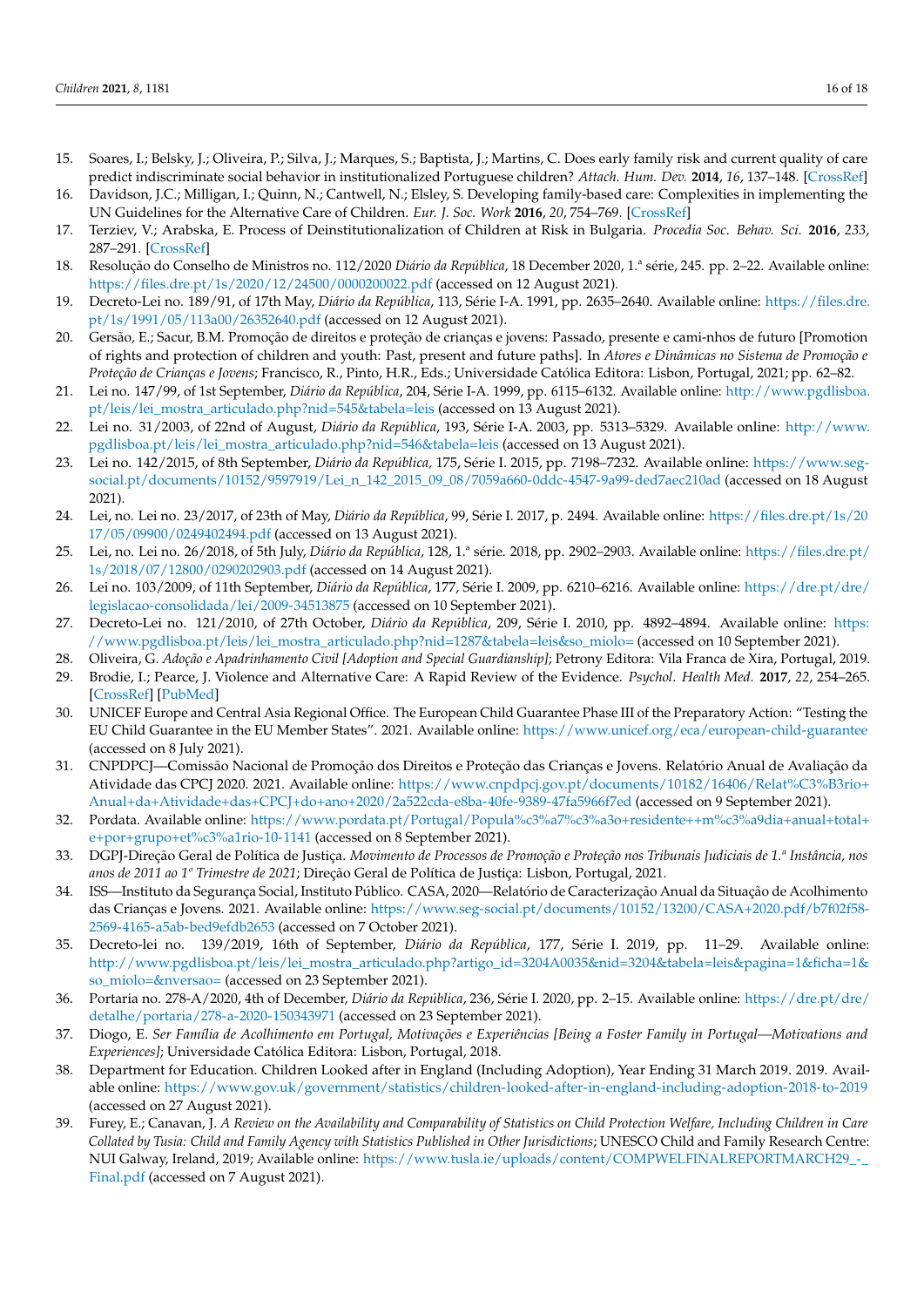- <span id="page-16-0"></span>40. Ministerio de Derechos Sociales y Agenda 2030. Boletín de Datos Estadísticos de Medidas de Protección a la Infancia. Boletín número 22, Datos 2019. 2020. Available online: [https://observatoriodelainfancia.vpsocial.gob.es/productos/pdf/BOLETIN\\_22](https://observatoriodelainfancia.vpsocial.gob.es/productos/pdf/BOLETIN_22_final.pdf) [\\_final.pdf](https://observatoriodelainfancia.vpsocial.gob.es/productos/pdf/BOLETIN_22_final.pdf) (accessed on 7 August 2021).
- <span id="page-16-1"></span>41. United Nations, Committee on the Rights of the Child. Concluding Observations on the Combined Third and Fourth Periodic Report of Portugal. CRC/C/PRT/CO/3-4. Available online: [https://tbinternet.ohchr.org/Treaties/CRC/Shared%20Documents/](https://tbinternet.ohchr.org/Treaties/CRC/Shared%20Documents/PRT/CRC_C_PRT_CO_3-4_16303_E.pdf) [PRT/CRC\\_C\\_PRT\\_CO\\_3-4\\_16303\\_E.pdf](https://tbinternet.ohchr.org/Treaties/CRC/Shared%20Documents/PRT/CRC_C_PRT_CO_3-4_16303_E.pdf) (accessed on 8 July 2021).
- <span id="page-16-2"></span>42. United Nations, Committee on the Rights of the Child. Concluding Observations on the Combined Fifth and Sixth Periodic Report of Portugal. CRC/C/PRT/CO/5-6. 2019. Available online: [https://www.provedor-jus.pt/documentos/Observacoes\\_](https://www.provedor-jus.pt/documentos/Observacoes_Finais_Comite_Dtos_Crianca.pdf) [Finais\\_Comite\\_Dtos\\_Crianca.pdf](https://www.provedor-jus.pt/documentos/Observacoes_Finais_Comite_Dtos_Crianca.pdf) (accessed on 8 July 2021).
- <span id="page-16-3"></span>43. United Nations. Convention on the Rights of the Child. 1989. Available online: [http://www.ohchr.org/EN/ProfessionalInterest/](http://www.ohchr.org/EN/ProfessionalInterest/Pages/CRC.aspx) [Pages/CRC.aspx](http://www.ohchr.org/EN/ProfessionalInterest/Pages/CRC.aspx) (accessed on 8 July 2021).
- <span id="page-16-4"></span>44. Flick, U. *Métodos Qualitativos na Investigação Científica*; Monitor: Lisbon, Portugal, 2005.
- <span id="page-16-5"></span>45. Bryman, A. *Social Research Methods*, 4th ed.; Oxford University Press: Oxford, UK, 2012.
- <span id="page-16-6"></span>46. Optional Protocol to the Convention on the Rights of the Child on the Involvement of Children in Armed Conflict. Available online: <https://www.ohchr.org/EN/ProfessionalInterest/Pages/OPACCRC.aspx> (accessed on 7 August 2021).
- 47. Optional Protocol to the Convention on the Rights of the Child on the Sale of Children, Child Prostitution and Child Pornography. 2000. Available online: <https://www.ohchr.org/EN/ProfessionalInterest/Pages/OPSCCRC.aspx> (accessed on 7 August 2021).
- <span id="page-16-7"></span>48. Optional Protocol to the Convention on the Rights of the Child on a Communications Procedure. 2012. Available online: <https://www2.ohchr.org/english/bodies/crc/docs/CRC-OP-IC-ENG.pdf> (accessed on 7 August 2021).
- <span id="page-16-8"></span>49. United Nations Convention on the Rights of Persons with Disabilities. 2006. Available online: [https://www.ohchr.org/en/](https://www.ohchr.org/en/hrbodies/crpd/pages/conventionrightspersonswithdisabilities.aspx) [hrbodies/crpd/pages/conventionrightspersonswithdisabilities.aspx](https://www.ohchr.org/en/hrbodies/crpd/pages/conventionrightspersonswithdisabilities.aspx) (accessed on 8 July 2021).
- <span id="page-16-9"></span>50. Council of Europe. Council of Europe Strategy for the Rights of the Child (2016–2021). 2016. Available online: [https://rm.coe.](https://rm.coe.int/CoERMPublicCommonSearchServices/DisplayDCTMContent?documentId=090000168066cff8) [int/CoERMPublicCommonSearchServices/DisplayDCTMContent?documentId=090000168066cff8](https://rm.coe.int/CoERMPublicCommonSearchServices/DisplayDCTMContent?documentId=090000168066cff8) (accessed on 9 August 2021).
- <span id="page-16-10"></span>51. European Commission. Annex to the EU Strategy on the Rights of the Child. EU and International Frameworks. European Union, European Commission. 2021. Available online: [https://ec.europa.eu/info/sites/default/files/childrights\\_annex1\\_2021\\_](https://ec.europa.eu/info/sites/default/files/childrights_annex1_2021_4_digital_0.pdf) [4\\_digital\\_0.pdf](https://ec.europa.eu/info/sites/default/files/childrights_annex1_2021_4_digital_0.pdf) (accessed on 27 August 2021).
- <span id="page-16-11"></span>52. European Union. Charter of Fundamental Rights of the European Union. *Off. J. Eur. Union* **2010**, *C326*, 391–407.
- <span id="page-16-12"></span>53. United Nations General Assembly. Transforming Our World: The 2030 Agenda for Sustainable Development. Resolution A/RES/70/1. 2015. Available online: [https://www.un.org/ga/search/view\\_doc.asp?symbol=A/RES/70/1andLang=E](https://www.un.org/ga/search/view_doc.asp?symbol=A/RES/70/1andLang=E) (accessed on 8 July 2021).
- <span id="page-16-13"></span>54. European Commission. Annex to the EU Strategy on the Rights of the Child. EU Acquis and Policy Documents on the Rights of the Child. European Union, European Commission. 2021. Available online: [https://ec.europa.eu/info/sites/default/files/](https://ec.europa.eu/info/sites/default/files/childrights_annex2_2021_4_digital_0.pdf) [childrights\\_annex2\\_2021\\_4\\_digital\\_0.pdf](https://ec.europa.eu/info/sites/default/files/childrights_annex2_2021_4_digital_0.pdf) (accessed on 27 August 2021).
- <span id="page-16-14"></span>55. Chaves, S. Constrangimentos e Potencialidades Associados à Medida de Acolhimento Familiar de Crianças e Jovens. Master's Thesis, ISCTE-IUL University Institute of Lisbon, Lisbon, Portugal, 2018. Available online: [https://repositorio.iscte-iul.pt/](https://repositorio.iscte-iul.pt/bitstream/10071/17110/1/master_sara_pedro_chaves.pdf) [bitstream/10071/17110/1/master\\_sara\\_pedro\\_chaves.pdf](https://repositorio.iscte-iul.pt/bitstream/10071/17110/1/master_sara_pedro_chaves.pdf) (accessed on 15 September 2021).
- <span id="page-16-15"></span>56. Li, D.; Chng, G.; Chu, C. Comparing Long-Term Placement Outcomes of Residential and Family Foster Care: A Meta-Analysis. *Trauma Violence Abus.* **2019**, *20*, 653–664. [\[CrossRef\]](http://doi.org/10.1177/1524838017726427)
- <span id="page-16-16"></span>57. Greenberg, A.; Partskhaladze, N. How the Republic of Georgia Has Nearly Eliminated the Use of Institutional Care for Children. *Infant Ment. Health J.* **2014**, *35*, 185–191. [\[CrossRef\]](http://doi.org/10.1002/imhj.21434)
- <span id="page-16-17"></span>58. Ivanova, V.; Bogdanov, G. The Deinstitutionalization of Children in Bulgaria—The Role of the EU. In *Social Policy and Administration*; 2013; Volume 47, pp. 199–217, ISSN 0144–5596. Available online: [https://onlinelibrary.wiley.com/doi/abs/10.1111/spol.12](https://onlinelibrary.wiley.com/doi/abs/10.1111/spol.12015) [015](https://onlinelibrary.wiley.com/doi/abs/10.1111/spol.12015) (accessed on 8 September 2021).
- <span id="page-16-18"></span>59. Skoglund, J.; Thørnblad, R. Kinship Care or Upbringing by Relatives? The Need for 'New' Understandings in Research. *Eur. J. Soc. Work* **2019**, *22*, 435–445. [\[CrossRef\]](http://doi.org/10.1080/13691457.2017.1364702)
- <span id="page-16-19"></span>60. Winokur, M.; Holtan, A.; Batchelder, K. Kinship Care for the Safety, Permanency, and Well-Being of Children Removed from the Home for Maltreatment: A Systematic Review. Retrieved from Cochrane Database of Systematic Reviews. 2014. Available online: <https://www.cochranelibrary.com/cdsr/doi/10.1002/14651858.CD006546.pub3/epdf/abstract> (accessed on 10 September 2021).
- <span id="page-16-21"></span>61. Bergthold, A. The Effect of Kinship Foster Care Compared to Non-Kinship Foster Care on Resiliency. Leadership Connection 2018. Available online: [https://digitalcommons.cedarville.edu/cgi/viewcontent.cgi?article=1455&context=research\\_scholarship\\_](https://digitalcommons.cedarville.edu/cgi/viewcontent.cgi?article=1455&context=research_scholarship_symposium) [symposium](https://digitalcommons.cedarville.edu/cgi/viewcontent.cgi?article=1455&context=research_scholarship_symposium) (accessed on 10 September 2021).
- <span id="page-16-24"></span>62. Xu, Y.; Bright, L. Children's Mental Health and Its Predictors in Kinship and Non-Kinship Foster Care: A Systematic Review. *Child. Youth Serv. Rev.* **2018**, *89*, 243–262. [\[CrossRef\]](http://doi.org/10.1016/j.childyouth.2018.05.001)
- <span id="page-16-20"></span>63. Riehl, C.; Shuman, T. Children Placed in Kinship Care: Recommended Policy Changes to Provide Adequate Support for Kinship Families. *Child. Leg. Rights J.* **2020**, *39*, 101–126.
- <span id="page-16-22"></span>64. Decreto-Lei no. 11/2008, of 17th January, *Diário da República*, Série I. 2008, pp. 552–559. Available online: [https://dre.pt/dre/](https://dre.pt/dre/legislacao-consolidada/decreto-lei/2008-34455775-53087975.) [legislacao-consolidada/decreto-lei/2008-34455775-53087975.](https://dre.pt/dre/legislacao-consolidada/decreto-lei/2008-34455775-53087975.) (accessed on 24 September 2021).
- <span id="page-16-23"></span>65. Decreto-Lei no. 12/2008, of 17th January, *Diário da República*, Série I. 2008, pp. 1256–1259. Available online: [https://dre.pt/dre/](https://dre.pt/dre/legislacao-consolidada/decreto-lei/2008-34455875.) [legislacao-consolidada/decreto-lei/2008-34455875.](https://dre.pt/dre/legislacao-consolidada/decreto-lei/2008-34455875.) (accessed on 24 September 2021).